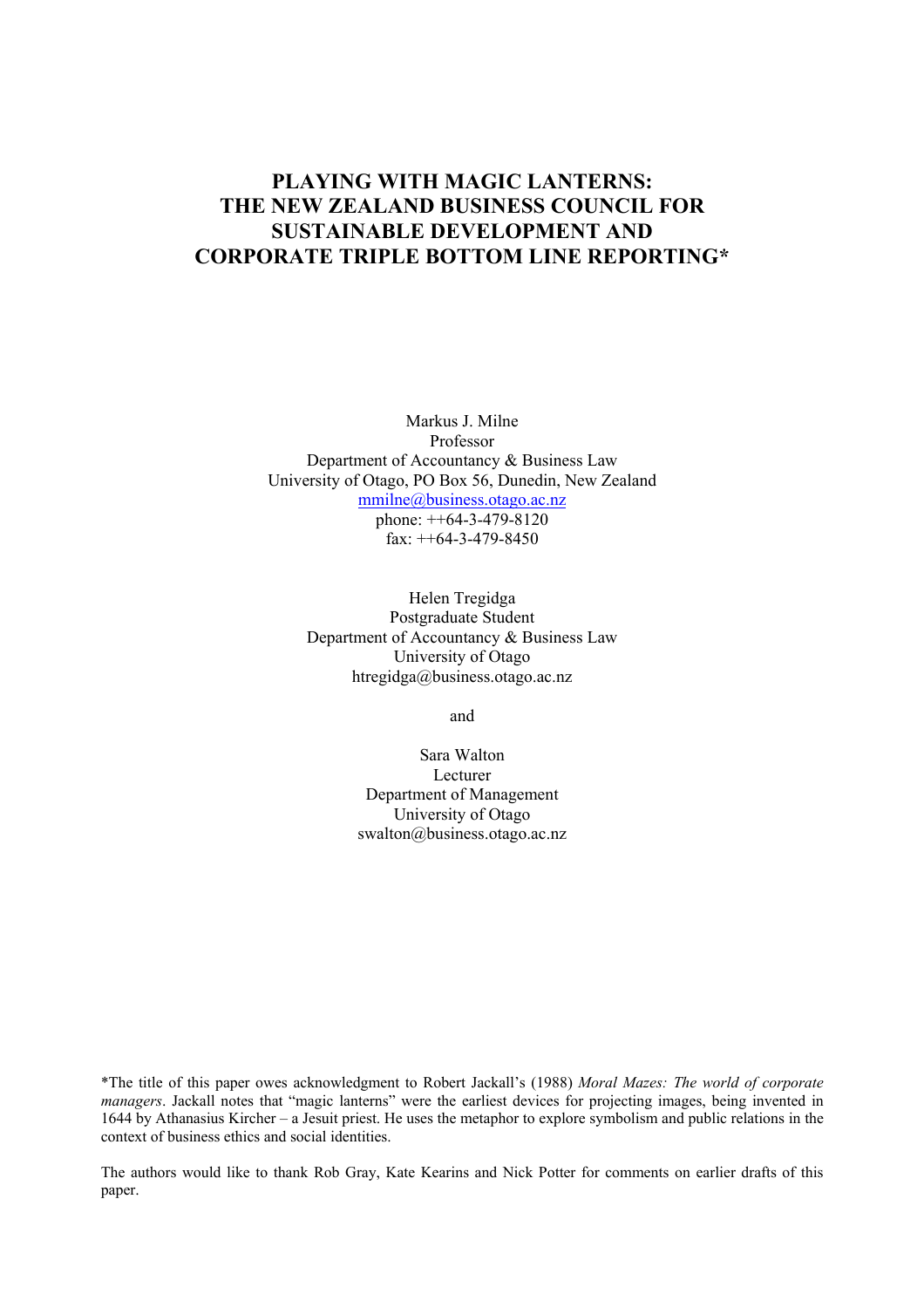# **PLAYING WITH MAGIC LANTERNS: THE NEW ZEALAND BUSINESS COUNCIL FOR SUSTAINABLE DEVELOPMENT AND CORPORATE TRIPLE BOTTOM LINE REPORTING**

#### **ABSTRACT**

Within the last 4 years a coalition of leading New Zealand businesses has formed―The New Zealand Business Council for Sustainable Development (NZBCSD)―with the avowed intent of acting as a catalyst for change towards sustainable development via the three pillars of economic growth, environmental protection and social progress. The Council through its members intends to promote eco-efficiency, innovation and responsible entrepreneurship. As part of the Council's agenda, Sustainable Development (or Triple Bottom Line) Reporting is being actively encouraged and promoted through its membership organisations. Members commit to producing such a report within 3 years. This study reports on both the attempts of the Council to interpret and portray sustainable development and its reporting, and on the attempts of several of its members to develop triple bottom line reports. The study critically examines the NZBCSD's position on sustainable development (reporting) through its web-site announcements and several other documents in the context of an older and wider literature on sustainability. The study also critically examines eight members' reports through a qualitative textual analysis. Overall, we find that while these reports manifestly use the rhetoric of "sustainability" and "sustainable development", we detect little reporting beyond what has traditionally passed for corporate social responsibility.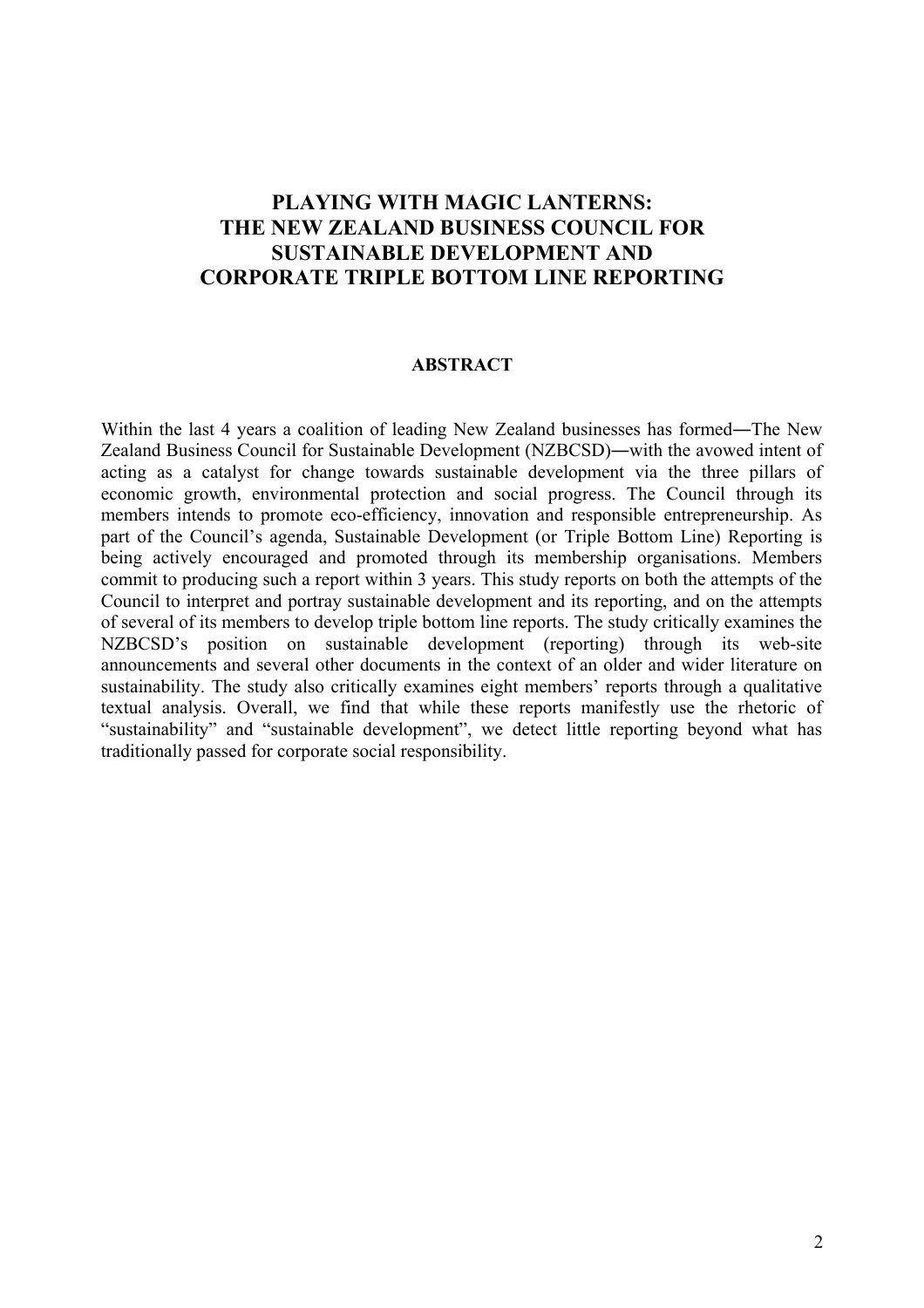### **Playing with Magic Lanterns: The New Zealand Business Council for Sustainable Development and Corporate Triple Bottom Line Reporting**

Environmental action and environmental discourse, when carried on in the name of "sustainable development," implicitly or explicitly position themselves with respect to the crisis of justice and the crisis of nature. Different actors produce different types of knowledge: they highlight certain issues and underplay others. How attention is focused, what implicit assumptions are cultivated, what hopes are entertained, and what agents are privileged depends on the way the debate on sustainability is framed.

Wolfgang Sachs, *Planet Dialectics*, 1999, pp. 77-78

## **INTRODUCTION AND BACKGROUND**

 $\overline{a}$ 

It is now common place to find within the management, organization studies and accounting literature articulations on business and the environment that might be deemed incremental, reformist, narrow, conservationist, or "weak" in contrast to others that are considered critical, radical, broad, preservationist or "strong" (see, for example, Norton, 1991; Pearce, 1988, 1993; Shrivastava, 1994; Dryzek, 1997; Benton & Short, 1999, Jamison, 2001; Gray & Bebbington, 2000; Rossi *et al*, 2000; Bebbington, 2001). These two relatively, but by no means completely, distinct strands of thought link to broader societal discourses on environmentalism and/or sustainability. They have arguably arisen in reaction to growing concerns over humanity's relations with the rest of nature, parts of humanity's relations with the rest of humanity, the extent to which we are faced with an environmental and/or social crisis that might threaten our very existence and those of other species, and how we ought to address such issues. $1$ 

Numerous business organisations, in an attempt to 'demonstrate' their behaviour is sustainable, are beginning to adopt environmental management systems, undertake social agendas, and issue stand-alone "sustainability" or "triple bottom line" (TBL) reports. The apparent purpose of such practices and reporting is for organisations to account to a more diverse group of "stakeholders" for their social and environmental impacts, as well as for their more traditional financial performance. Business-led commentators on organisational change (e.g. Schmidheiny, 1992; IISD/DT, 1993; WICE, 1994, NZBCSD, 2001) stress "win-win" solutions, "opportunities" and "challenges": changes that are good for the environment and society, and good for business (i.e., reduced costs, competitive advantage), but also changes that require thinking beyond business-as-usual. 'Eco-efficiency' has become the *modus operandi* for many organizations and their promoters seeking to "create more value with less impact" (Stone, 1995; Milne, 1996; Gray & Bebbington, 2000; WBCSD, 2000; Hukkinen, 2003). Such practices are also being packaged and presented as means by which organisations are contributing to the sustainable development of society. Within this reformist agenda (Shrivastava, 1994; Egri & Penfold, 1996) of ecological modernisation (Hajer, 1997), technology, science, and economic progress remain largely unquestioned, and indeed, are arguably given a pre-eminent place in generating solutions to the problems of environmental and social crises (Dryzek, 1997; Rossi *et al*, 2000). Such an agenda also provides business with a central role in addressing such crises, and now a substantial literature has emerged that presents a 'business case for sustainable development' (for example, Porter and van der Linde, 1995; Hart, 1995; Elkington, 1997).

<sup>&</sup>lt;sup>1</sup> Such a distinction, of course, is an oversimplification of the many variants of discourse that might be considered to have developed (see, for example, Dryzek, 1997; Lewis, 1992; Benton & Short, 1999; Jamison, 2001).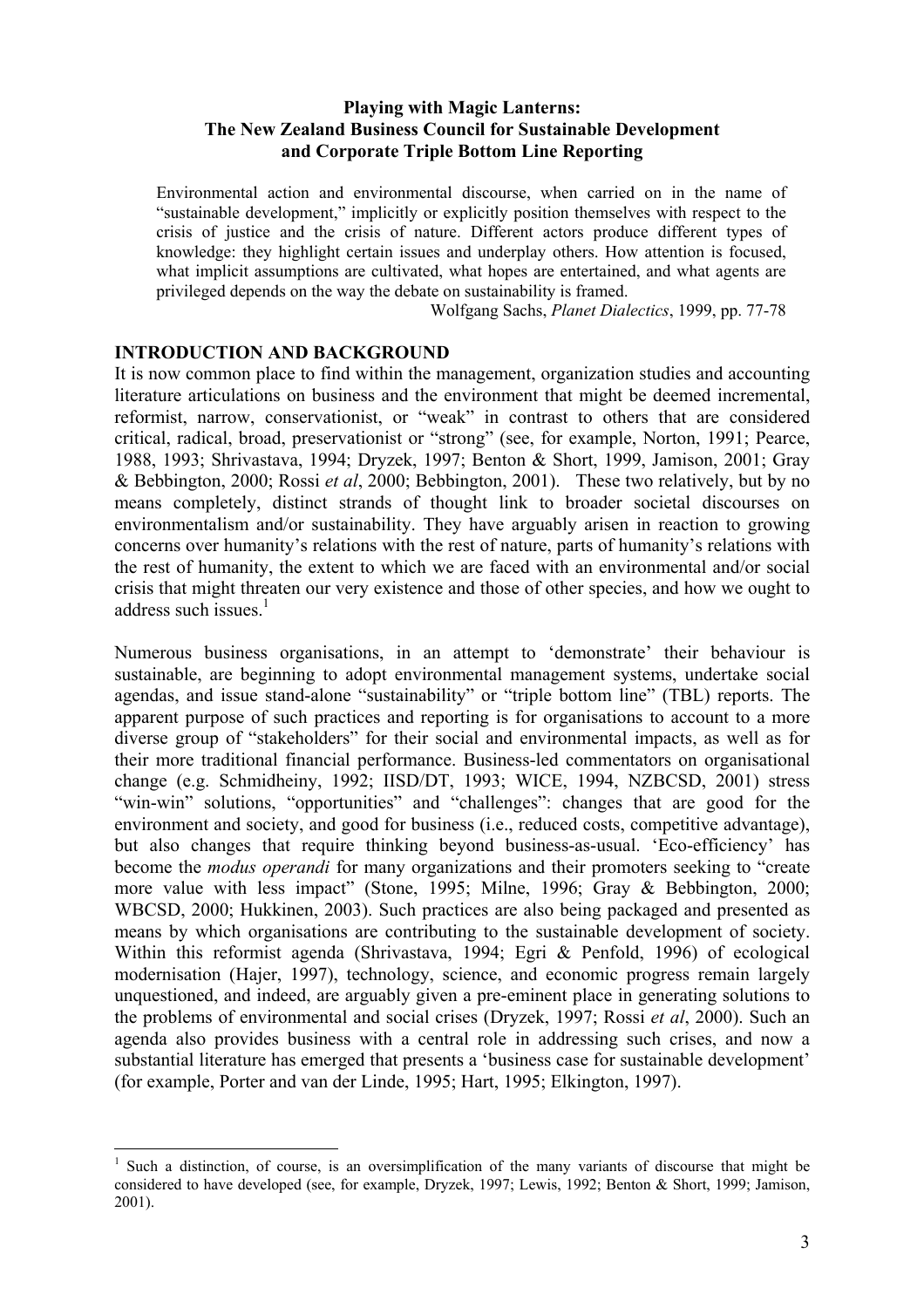While the reformist agenda outlined above is a reaction to concerns about the state of the environment, and to some extent the impoverished state of many societies<sup>2</sup>, it is also arguably in part a reaction to concerns that the traditional economic wealth maximising model of western societies might be the culprit (see, for example, Ayres, 1996; Eckersley, 1998).

Norton (1989, pp. 139-140) argues that "exploitationists" base their behaviour on the unquestioned assumptions of "material value" and "abundance." Under the assumption of material value, all things remain valueless until mixed with human labour to produce value. And under the assumption of abundance, no shortages of natural resources exist because value is imparted by the only scarce resource, human labour (Norton, 1989, p. 140). Cairns (2001, p. 148) refers to "exceptionalism" and "exemptionalism" to make similar points.

Exceptionalists believe that some humans are vastly exceptional to most humans and, as a consequence, are entitled to a markedly disproportionate share of the planet's resources. Without question the superwealthy are different from the ordinary citizen in some regard, having contributed to a sizeable technological advance or having exceptional financial acumen, or both…Exemptionalists believe that human ingenuity, technology, and creativity free humans from the laws of nature that limit and control other species (Cairns, 1999)…[they] believe that resources are infinitely substitutable and exhaustion of one will ultimately lead to the appearance of a substitute when there is enough economic incentive to do so. Thus, humans are the ultimate resource and the species is not limited by finite natural resources.

Falling real prices for resources, increasing rates of life expectancy, and so on are projected to continue into the future (see Simon, 1981). And the basis for these happy trends is the projected capacity of humans – *the ultimate resource* according to Simon – to continually invent new technologies and find substitutes. Lomburg (1998, p. 136), for example, recently concludes his chapter on energy trends with:

In the longer run, it is likely that we will change our energy needs from fossil fuels towards other and cheaper energy sources – maybe renewables, maybe fusion, maybe some as-ofnow unimagined technology. Thus, just as the stone age did not end for lack of stone, the oil age will eventually end but not for lack of oil. Rather, it will end because of the eventual availability of superior alternatives.

This 'growth forever' or Promethean discourse (Dryzek, 1997, p.45) is one that dominates not only because of the selfish individualism of many, but also in part, because as Peron (1995, p. 24-25, emphasis in original) notes, "We know that humans *do* respond to incentives and change their behaviour. And this is the major reason the doomsday predictions have been wrong: they forget that people have minds." Typified by Dryzek (1997) as the "so far so good" approach, it is also a discourse that dominates precisely because it does not necessarily require formal articulation, and represents the unspoken assumptions that form the basis on which so many humans continue to live.

#### **Critics of reformism and strong sustainability**

 $\overline{a}$ 

While the reformist eco-modern agenda stands in contrast to the exploitationism and exceptionalism of the traditional wealth expropriating of industrial capitalism, critics doubt

 $2$  Dryzek (1997) draws a distinction between "sustainable development" and "ecological modernisation". While both assume economic growth go hand-in hand with environmental protection, and stand in contrast to "radicals" and "survivalists", ecological modernisation is seen to play down issues of social justice and thirdworld development.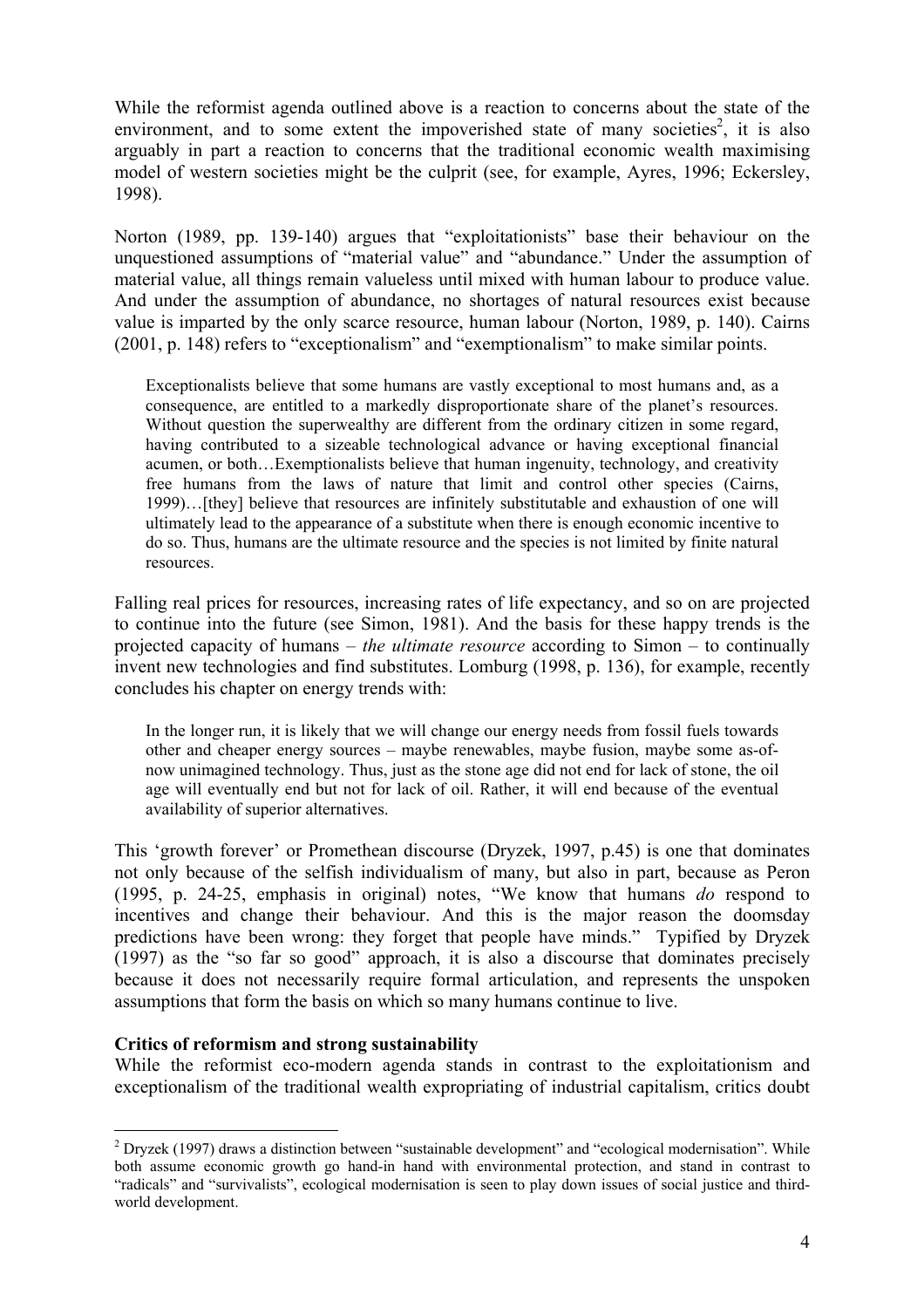the extent to which it is actually a rejection of it, and whether it can deliver sufficient change, and soon enough. A number of these writers (e.g., Beder, 1997; Daly, 1973, 1992; Dobson, 1998; Everett & Neu, 2000; Gladwin, 1993; Gray, 1992; Gray & Bebbington, 2000; Gray & Milne, 2002, 2003; Milne, 1996; Norgaard, 1989, 1992; Welford, 1997, 1998) have doubted the business case and business-centred approach, and see within it a series of hidden tensions and inherent contradictions. Sachs (1995), for example, warns that much reformist discussion places sustainability in the shadow of development, and simply seeks to extend human-centred utilitarianism. For McDonough and Braungart (1998, p.4), eco-efficiency:

…works within the same system that caused the problem in the first place…It presents little more than an illusion of change. Relying on eco-efficiency to save the environment will in fact do the opposite – it will let industry finish off everything quietly, persistently, and completely.

While for Welford (1997, p. 28), businesses' attempts to address the sustainability agenda are a matter of deceit. They represent:

…not a break with what went before but a continuation of it. It adds an environmental [and now stakeholder] dimension to the development path but does not allow that dimension to radically change the path. In some ways it is a conjuring trick or a juggling act where industry espouses the need for environmental [and now stakeholder] action but never really tells the audience what it is hiding back stage.

As Gray  $\&$  Milne (2004) observe, at the heart of the idea of TBL reporting is a subtle tension in which it is virtually impossible to imagine many situations in which a conflict of interests between financial expedience and social or environmental responsibility will result in the social or environmental being given precedence over the financial. Organisations in modern capitalism are designed to follow the financial and, to the extent that they do not, they will be "penalised by the market". Fineman (1996, 1997, 2001; see also Crane, 2000) for example, examines how corporate executives in the automotive, chemical, power, and supermarket sectors are dealing with environmental issues. The environment in the corporation he suggests is 'everywhere and nowhere', and:

Corporate environmentalism as an ethically-green, cultural response, is largely a myth. It fits uneasily into the current realities of trading and corporate governance. 'Business and the environment' is often a gloss which disguises practices which are more like 'business or the environment' (Fineman, 1994, p.2, quoted in Mayhew, 1997).

Fineman's (1997) interviews with corporate executives illustrate the inevitable trade-offs between financial ends and environmental ones. The social and environmental dimensions of the business will be – and, indeed can be - introduced only within (i) zones of discretion<sup>3</sup>; (ii) where there is no apparent conflict with the financial or (iii) where social and/or environmental issues actually have positive financial benefits (Gray & Milne, 2004). This, of course, is not a surprise, for that is what the system of capitalism demands, but a TBL report which was honest and complete would expose the tension between the social, the

 $\overline{a}$ 

 $3$  There are, inevitably, areas of discretion and choice in any business. These are the places where alternatives can be considered (for example when there is a choice between suppliers or methods of manufacture) and where the financial can be treated as a secondary consideration (as in, for example, purely philanthropic donations). However, these areas will often be very small relative to the organisation as a whole. This is more likely to be true for quoted companies whose quarterly earnings will be watch carefully by the financial markets as opposed to private, non-listed companies which may be able to (for example) take dividend holidays whilst (for example) investment in new environmental technology beds in. Such zones are very unlikely to relate to the core of the business activities.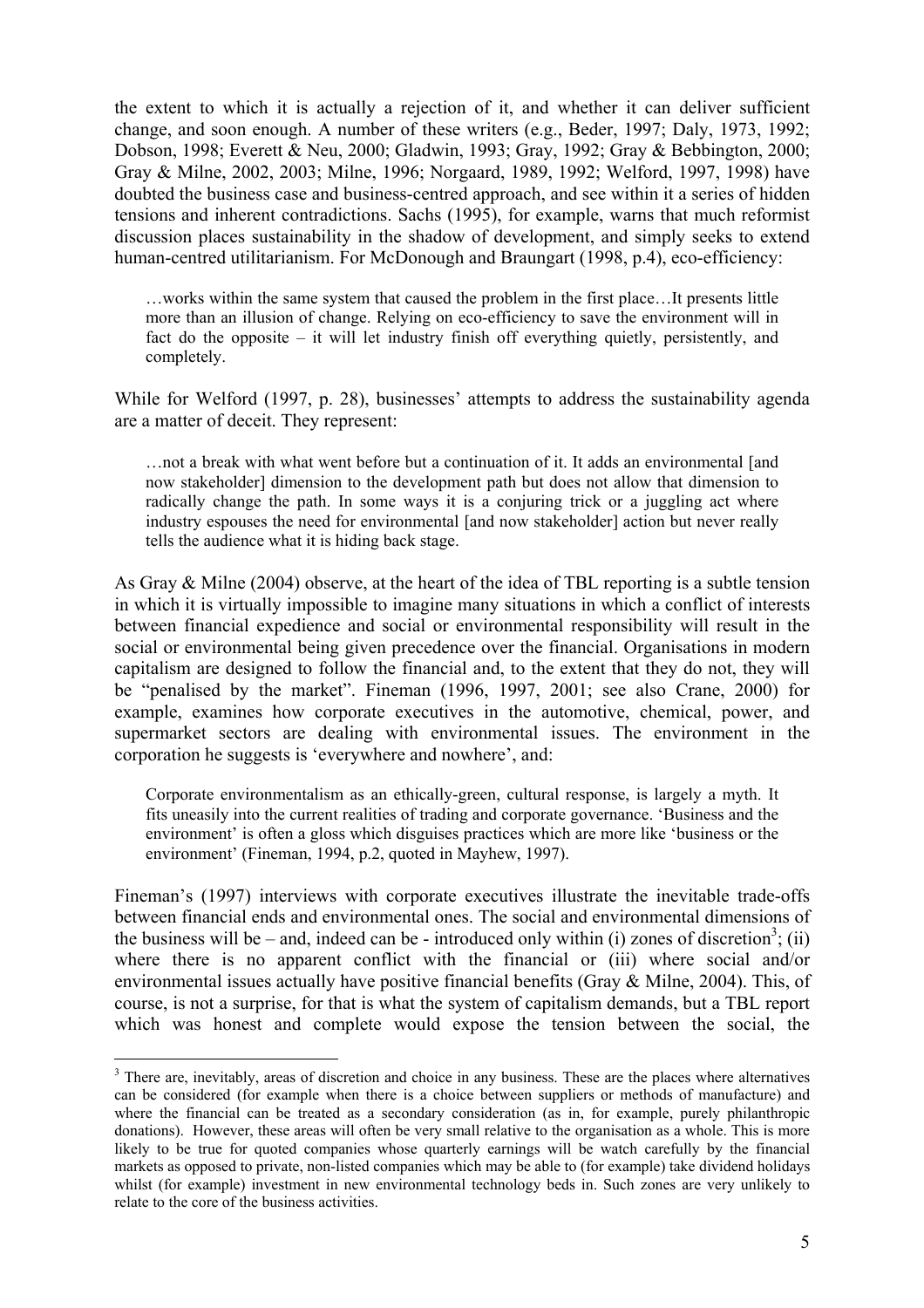environmental and the financial, and the fact that the financial does - and must – dominate (Gray & Milne, 2004). It would expose what businesses can and can't do for society, and where society needs to regulate their behaviour. Discussion or (re)presentations of sustainability in TBL reports and elsewhere, however, may equally and deliberately obscure the contradictions and tensions that development implies for the environment (Sachs, 1993; Redclift, 1987).

The need to squarely recognise the tensions and contradictions that current ways of economic development imply for the environment and society is perhaps something that unites a number of critical theorists in accounting, management, organization studies, economics and political theory in their calls for 'strong sustainability'. As opposed to an organization- or techno-centric approach, emphasis is placed on the resource base, ecosystem services, people and other species. Broader and perhaps more romantic notions also extend ethics to a broader group of humans and other species in an 'eco-centric' worldview. Definitions of strong sustainability, however, emphasise not just an efficient allocation of resources over time, but also a fair distribution of resources and opportunities between the current generation and between present and future generations, and *a scale of economic activity relative to its ecological life support systems.* Wackernagel and Rees (1996, p32-40), for example, argue that sustainability is a simple concept that means: "living in material comfort and peacefully within the means of nature". They go on to elaborate (as do others – see, for example, Gray, 1992; Daly, 1973, 1992) that that means "nature's capital should be used no more rapidly than it can be replenished" that we need to learn to live off "the sustainable income" produced by natural cycles and that we must stop eroding the natural capital base that provides such a flow of services.

To bring about a sustainable future, McDonough and Braungart (1998), Sachs (1999), Stead and Stead (2004), and others argue that what is required is nothing short of a complete paradigm shift – an entirely new mental model by which humans (re)think their place on the planet in respect to other humans and other species. A model in which we recognise a healthy economy is inextricably and irreversibly linked to a healthy ecosystem, and where humans are part of nature, and stewards for nature (Stead and Stead, 2004, p. 34). And a model in which humans recognise their ethical responsibilities to other humans, now and in the future, and to other species. For McDonough and Braungart (1998) we need to design products and services such that they maintain and keep separate cycles of natural nutrients and cycles of technical nutrients, the latter of which continuously recycle in closed loops. If "waste is not food" it should not enter natural cycles. Such definitions and positions, as Zovanyi (1998, p. 151) notes, suggest there are clearly limits to the human enterprise, and there appears to be little evidence so far of sustainable behaviour at either global or lesser regional scales.

#### **The New Zealand Context**

Within the New Zealand context can be found proponents of each of the three 'positions' identified above: promethean, sustainable development and the triple bottom line, and strong sustainability. Associated with the promethean optimism of growth forever is the New Zealand Business Round Table (BRT) and its executive director, Roger Kerr. The BRT was founded in mid 1980s and has continued to promote its Friedmanite economic ideology ever since through Kerr's executive speeches, and through sponsored lecture tours of those preaching similar and supporting ideologies. Recent speakers, for example, have included David Henderson (anti corporate social responsibility) and Bjorn Lomborg (anti environmentalism). Kerr's speeches have used the above quoted remarks about oil depletion,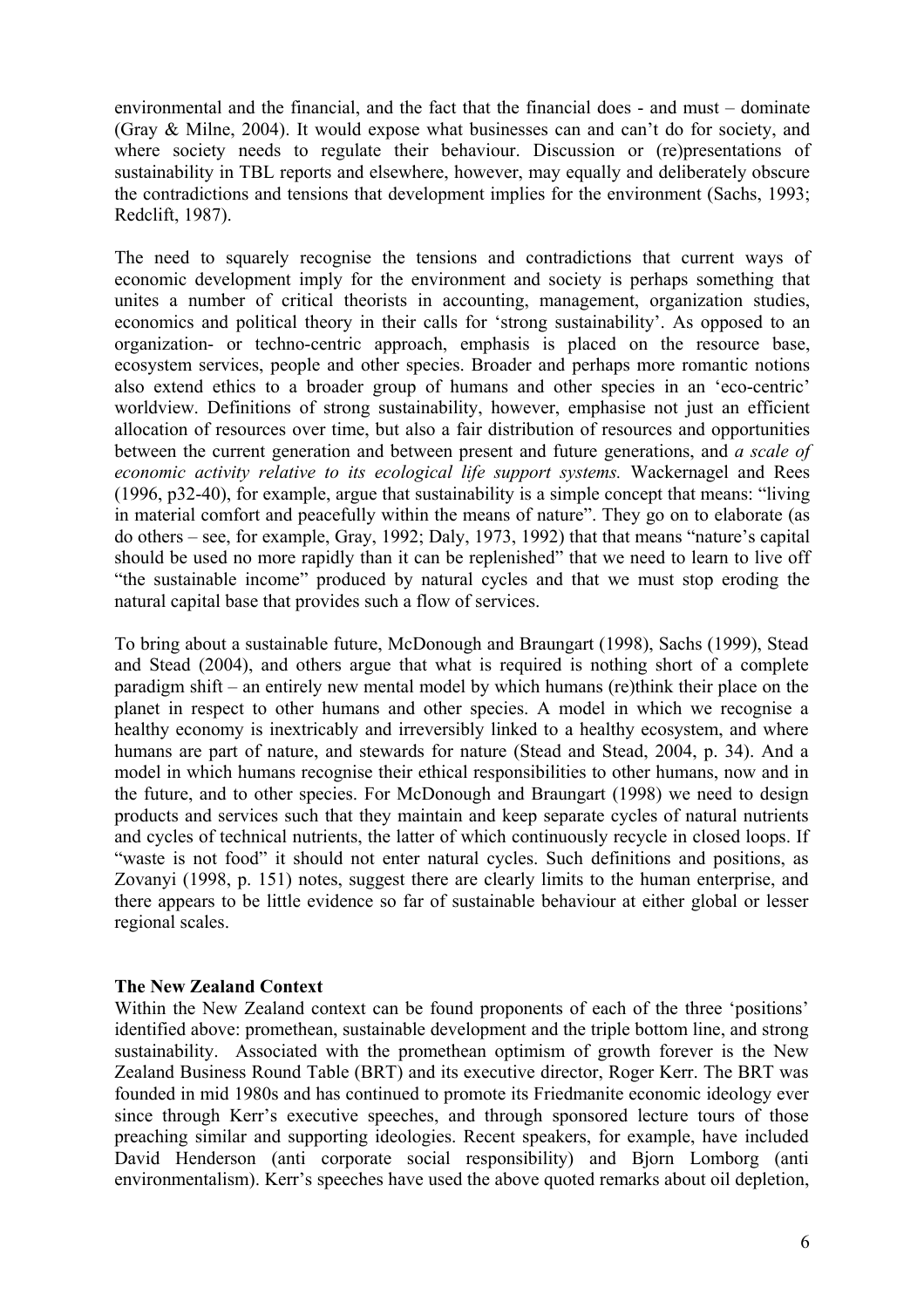cited Prometheans like Julian Simon and Ronald Bailey (see, for example, Kerr, 2002) and recently suggested that "Sustainable Development and economic growth are quite consistent. Indeed, growth promotes sustainability."4

Founded in 1999, the New Zealand Business Council for Sustainable Development (NZBCSD) has about 40 members ranging from very small consultancies to New Zealand's largest manufacturers, retailers and service organisations (see www.nzbcsd.org.nz). Membership is by invitation only. The council itself is constituted of the CEOs of the member organisations. In addition, however, a small but active staff organise events, make presentations, manage the website and a newsletter, issue press releases and promote its activities and projects to wider forums. Potter (2001) traces the origins of the NZBCSD to a small number of prominent individuals (for example, Dick Hubbard, Michael Andrews, Stephen Tindall, Kathy Garden, Roger Spiller) and a small number of prominent events (CSR Conference, Paul Hawken's book *The Ecology of Commerce*), but in part a key aspect of its emergence was the rejection of the right-wing market and economic ideology of the BRT. Since its inception, the NZ press, and the NZBCSD itself have been keen to distinguish it from the BRT. The NZBCSD has been proactive with zero waste, climate change, youth employment, schools partnership, and sustainable labelling projects. And these have recently been extended to include supply chain management, emissions management and economic incentives for sustainable development.<sup>5</sup> The earliest of the projects the NZBCSD tackled, however, was the promotion of triple bottom line reporting, or what it refers to as sustainable development reporting (SDR). One of the conditions of Council membership is accepting a commitment to publicly release a TBL report within three years, and a key initiative was the development of a reporting guideline officially launched in 2002. Early TBL reporting examples to emerge from the NZBCSD members include Hubbard Foods, Meridian Energy, Mighty River Power, Sanford Seafoods, Landcare Research, Urgent Couriers, The Warehouse, and Watercare Services (Milne *et al*., 2001, 2003a).

Until recently, articulations of strong sustainability thinking in New Zealand were virtually absent from the public and political agenda. New Zealand has always had a strong and outspoken conservation movement with strong and at times radical and preservationist attitudes (e.g., Forest and bird preservation society, Native Forest Action, Maruia Society, Federated Mountain Clubs), but these have tended to articulate concerns on specific issues (development proposals), or more generally for the protection of native flora and fauna. New Zealand has also pioneered fisheries management legislation, arguably based on principles of sustainability. The late 1980s and early 1990s also saw debate around the "principles of sustainable management" as part of the resource management law reform process, which ultimately led to the Resource Management Act (1991). But a recent, and more encompassing, statement on what sustainability means, and what it involves has emerged from the Parliamentary Commissioner for the Environment's Office (PCE, 2002).<sup>6</sup> Entitled *Creating Our Future: Sustainable Development for New Zealand*, the report provides an extensive and radical look at sustainability. In the preface, the report suggests:

 $\overline{a}$ 

<sup>4</sup> This latter remark appeared in the *New Zealand Herald*, 4 April 2003, as part of an article titled "Wealth Creation environment's best friend".

<sup>&</sup>lt;sup>5</sup> Details on all these projects, including detailed progress reports for some of them can be found on the NZBCSD website www.nzbcsd.org.nz

<sup>&</sup>lt;sup>6</sup> The Parliamentary Commissioner for the Environment is an independent commissioner from Government, Business or any other group in New Zealand with the statutory authority (under the Environment Act, 1986) to make reports to the New Zealand parliament.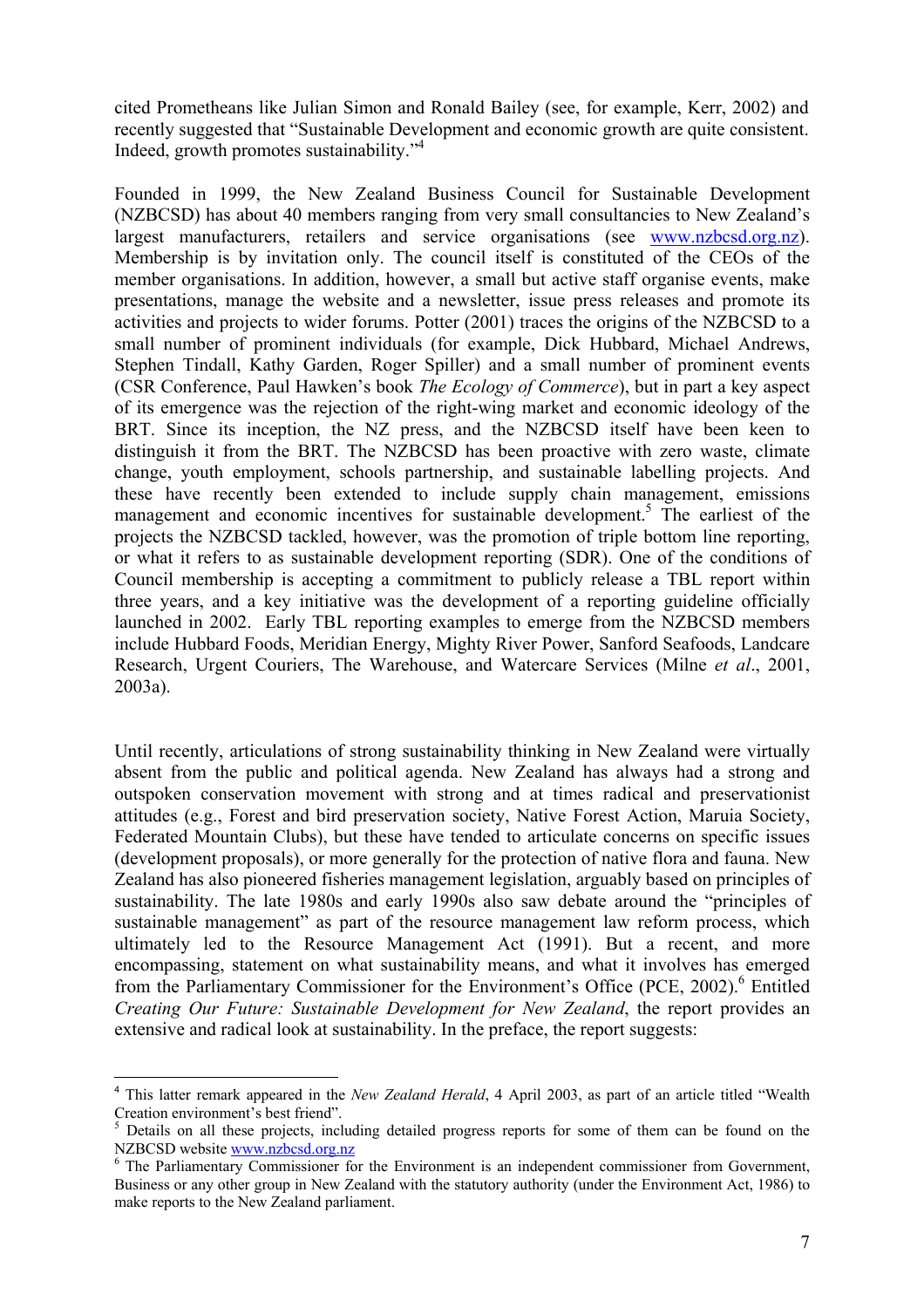The fundamental task in front of us over the coming decades is to redesign our sociopolitical-economic system in ways that reintegrate the dependencies between people and our underpinning ecological systems. And redesign we must: firstly, in the way we think about the whole issue of sustainability; secondly, in the way we design for a more sustainable future; and thirdly, in the actions we take. This third step is the hardest since this is where current ideologies, beliefs, value systems, economic theory and ecological constraints ultimately conflict…

We [New Zealanders] are behind in our thinking and in the way we interpret the more holistic concept of sustainable development – a concept that embraces the human (social), environmental and economic dimensions of our lives…

The PCE's Office has also been keen to distinguish its thinking on sustainability and sustainable development from that espoused by the NZBCSD, which it considers "weak" and only likely to slow down ecological and social degradation rather than reversing it (PCE, 2002, p.35).

It is against this backdrop that we examine New Zealand businesses' response to the sustainability debate, and in particular the representations of sustainable development being constructed and promoted by the New Zealand Business Council for Sustainable Development (NZBCSD) and those of its organisational members. This paper builds on the earlier work of Ball *et al*. (2000); Bebbington, (2001); Bebbington & Gray (1993); Beder (1997); Gray (1992, 2001); Gray & Bebbington (2000); Livesey & Kearins (2001); Milne (1996); Milne *et al*., 2001, 2003a; Owen *et al.* (1997, 2000, 2001); Potter (2001), and Welford (1997, 1998) by examining how the NZBCSD and its member organisations are (re)presenting sustainable development and locating these representations in a wider and more inclusive framework of other positions on sustainability, environmentalism and nature. We are interested in showing what the NZBCSD and its members define sustainability to be and, by corollary, what they define it not to be. We are interested in exploring how the tensions between environment, society and environment are acknowledged and presented. We do this by critically examining the way in which the NZBCSD and eight of its member organisations (re)construct and (re)produce the concept of sustainable development within the texts they produce.

## **APPROACH**

In accordance with what is commonly referred to as the 'linguistic turn' in social theory (Alvesson & Karreman, 2000; Rorty, 1967) this paper examines the use of language within a particular context. This examination of language use looks not just at language use as a way of representing, but also as a way of constituting social reality (Berger & Luckman, 1967). This study examines language use and (re)presentations within the New Zealand business context around the concept of sustainable development. In doing this we consider how a representation of a phenomena socially constructs our understanding of that phenomena and how context is important in this construction process (Fairclough, 1989; 1992). Agreeing with Livesey (2001) we believe this to be important as how corporations talk "about the natural environment is both integral to environmental management itself and a critical aspect of business sustainability" (p 83). As such, representations can be viewed as an organisation's "attempt to shape and manage the institutional field of which they are a part" (Hardy & Philips 1999, p.1) and as having an ongoing transformational effect on both the organisation and the concept of sustainable development itself (Livesey, 2002).

In this paper we have adopted what Philips and Hardy (2002) have referred to as an interpretive structuralist approach. This approach acknowledges two important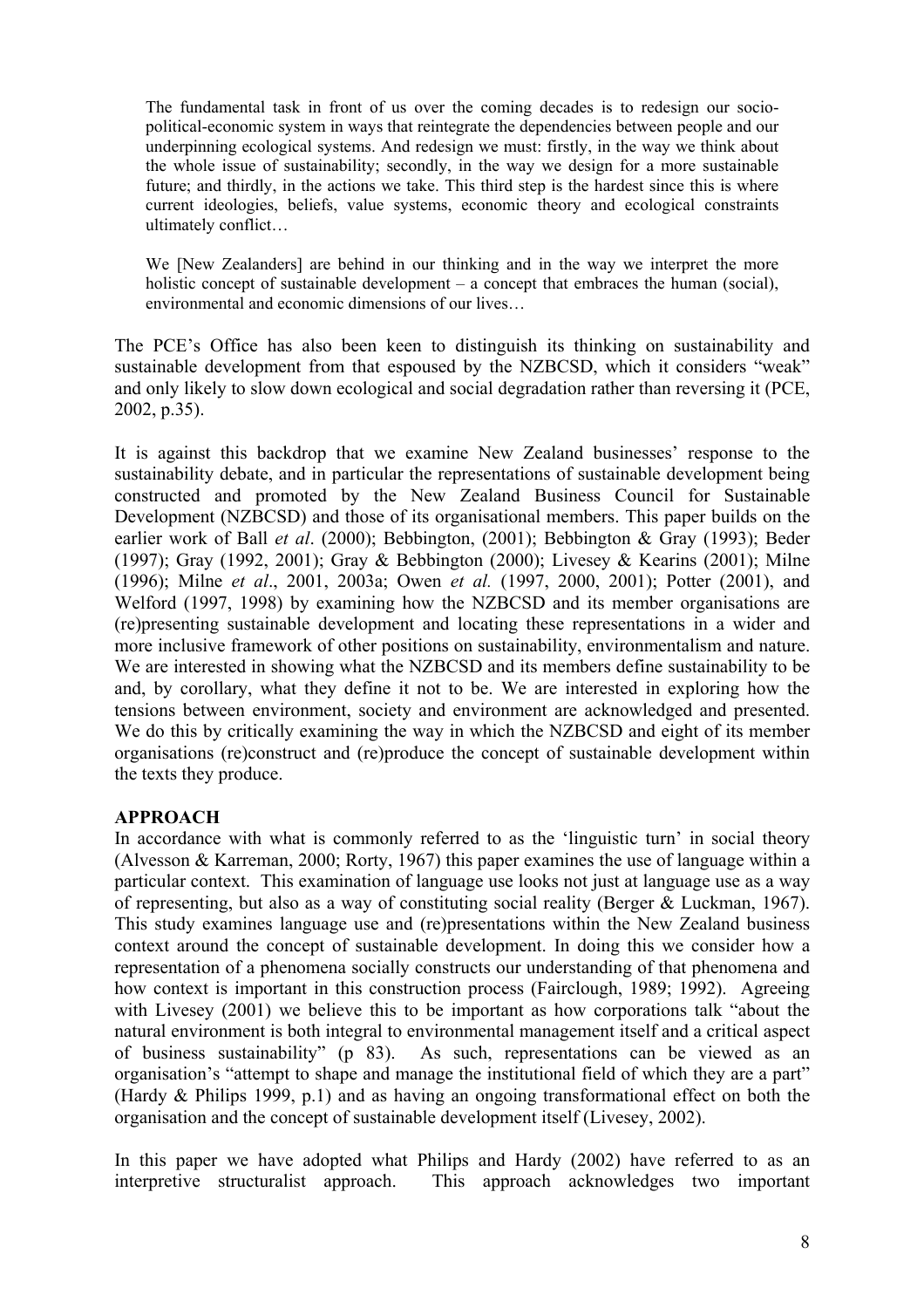characteristics of language use. The first is the constitutive role of discourse. The second is the importance of context in the understanding of text. These are now discussed and then the data and analytic method presented.

Hall (1997) identifies three different approaches to representation, reflective, intentional and constructivist. The reflective approach believes that representations reflect meaning. Therefore proponents of this view believe that meaning already exists 'out there' and language is the medium through which this meaning is communicated to others. This view where language is understood to be "a transparent medium for the transport of meaning" (Alvesson & Karreman, 2000, p141) is often labelled as the conventional or structuralist view. The second approach known as intentional representation holds that language reflects what the writer or speaker wants to say, that is has an intended meaning. This perspective takes the transmission of meaning model as a given and, in our view, fails to acknowledge the distance between the author(s), text(s) and reader(s).

The third approach, constructivist, is one that we find most useful for this analysis. The constructivist approach to representation argues that meaning is not fixed but constituted through language (Demeritt 2001; Phillips & Hardy 2002; Potter & Wetherell 1987). "The main point is that meaning does not inhere *in* things, in the world. It is constructed, produced; it is the result of a signifying practice – a practice that *produces* meaning, that *makes* things mean" (Hall, 1997, p 24, emphasis in original). But going further, and following Cheney (1992) and Burke (1966), we might recognise that much if not all of our world is largely symbolic, and that symbols (words and others) are not merely representations of some other reality, they *are* the reality. "Words and images are magical in that they often bring something new into being" (Cheney, 1992, p. 176). Such a perspective moves from an essentialist position to one where meaning is constituted through the practice of language. This makes representation central to the process of the production of meaning. We argue that such representations are constitutive of the way that business has come to 'know' sustainable development and will constrain and enable particular actions and developments. In order to understand these representations and their effects we must also understand the context in which they occur (van Dijk 1997; Fairclough 1989, 1992; Fairclough & Wodak 1997).

Language use is explicitly bound in the notion of context. Thus representations do not occur in isolation but affect, and are affected by the context within which they are situated (Hardy & Philips 1999; van Dijk 1997). In order to recognise this context we position the findings among other representations of SD, making it possible to recognise that there are different meanings to the concept, and different ways of thinking and understanding about sustainable development. It is through this process that we attempt to bring insight into how business understands and thus deals with the challenge of sustainable development. It also allows us to identify effects, and potential outcomes, of this construction.

#### **The Data**

This study draws on two main sources of materials. A corpus of data produced by the NZBCSD was analysed. This data included materials posted on the association's website and other documents, such as conference proceedings and publications. These materials provide articulations as to the meaning of sustainable development in the voice of the Council.

This study is part of a larger project which has involved content and discursive analyses of TBL reports. The first stage of this part of the research consisted of a content analysis using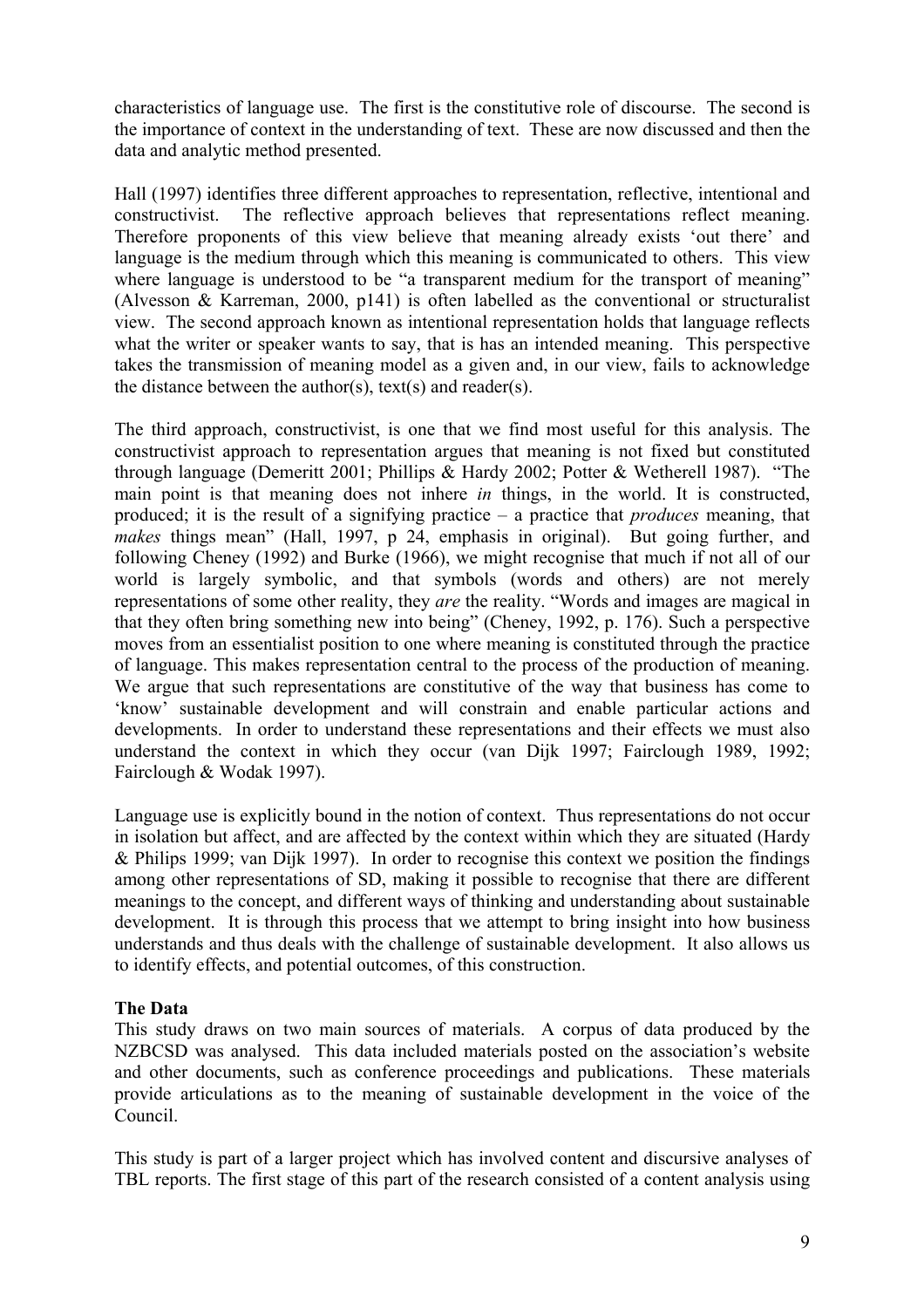a benchmarking tool from SustainAbility (see Milne *et al*, 2003a for results). In this part of the project we adopt a more qualitative approach and examine language use and representations within NZBCSD member organisations' texts. Texts selected for analysis were publicly available member 2001 triple bottom line reports. These are formal documents produced annually, which include information such as the environmental initiatives undertaken by the organisation. At the time eight such reports were identified. These were produced by businesses from a diverse range of industries and of varying size and ownership structures. The reporting history of the companies also varied<sup>7</sup>. A full list of the source data and TBL reports is provided at the end of the paper.

## **Coding and Analytic Method**

The coding and analytic process involved a close examination of the documents and asking of the texts 'what are the representations as to what sustainable development means as evident through the language used within the report or NZBCSD document?' During this process we saw any instance of language use as being a piece of text, an instance of discursive practice, and an instance of social practice (Fairclough, 1992). This analysis was undertaken in two stages.

Firstly, we analysed the contents of the NZBCSD materials, the website and other documentation. This analysis identifies the main ways in which the Council discusses the concept of sustainable development and (re)presents this to external audiences. These multiple representations across the documents were collated to uncover a group of themes that were evident from the NZBCSD's discussions regarding sustainable development. Secondly, we examined the eight triple bottom line reports. A qualitative analysis of all the reports by two independent reviewers was undertaken which involved an identification of representations of sustainable development presented within the eight reports. These were then categorised into themes. The themes were identified by analysing patterns of language use. We looked for how the reports talked about sustainable development and examined across all the reports what was similar and points of divergence. Initially we found it surprising that similar statements and phrases were being used across reporters. As we investigated further we found that similar statements had also appeared in the NZBCSD's literature. There were in fact a number of examples of "language sharing". These patterns were pulled out and form the basis of the five themes we discuss in this paper. The remainder of this article will overview these findings and reflections and conclusions with respect to these.

## **RESULTS**

 $\overline{a}$ 

### **The New Zealand Business Council for Sustainable Development**

#### *Sustainable Development*

The NZBCSD conceives of approaching sustainable development via "the three pillars of economic growth, environmental protection, and social progress", and has set its mission to be a "catalyst for change", and "promote eco-efficiency, innovation, and entrepreneurship" (NZBCSD, 1999, 2001, 2002). A further key aim of the NZBCSD has been to influence policy development, and a particular mechanism the NZBCSD has employed from early on are "leadership forums". As Roger Spiller, previous Executive Director of the NZBCSD, states:

 $<sup>7</sup>$  see Milne et al (2003) for more information on the companies involved</sup>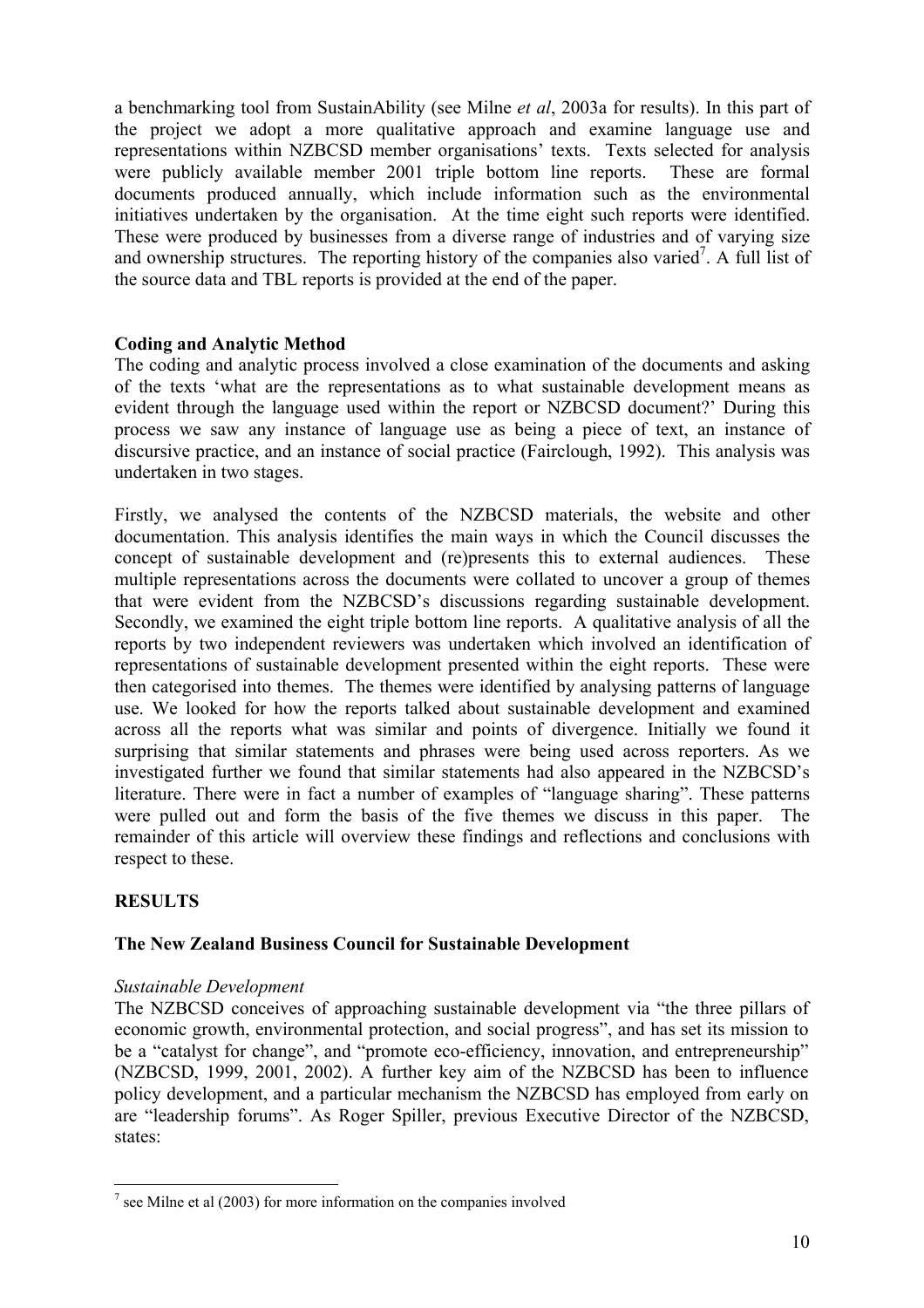The NZCSD Leadership Forum in February 2000 was a meeting of 50 minds from New Zealand business, government, and society. As part of its work the forum produced a definition [of sustainable development] for New Zealand. Sustainable Development means systematically fostering a responsive, knowledge-intensive economy and a participative, caring society, in ways that enhance eco-system services and our unique natural environment. A summary of the common elements of the NZBCSD's Leadership Forum are presented…below (Spiller, in *Boardroom*, February 2001, p. 1).



Source: NZBCSD website, www.nzbcsd.org.nz

 $\overline{a}$ 

Despite the arrogance that "50 minds" could provide a definition of sustainable development *for* New Zealand, there is some indication, taken from presentation slides at the first leadership forum<sup>8</sup>, that a broader more inclusive conception of sustainability was possible than subsequently emerged in the vision. At that time the NZBCSD suggested the following perspective in answer to the question "What is sustainability?

<sup>&</sup>lt;sup>8</sup> The powerpoint slides from this forum are available on the NZBCSD website at www.nzbcsd.org.nz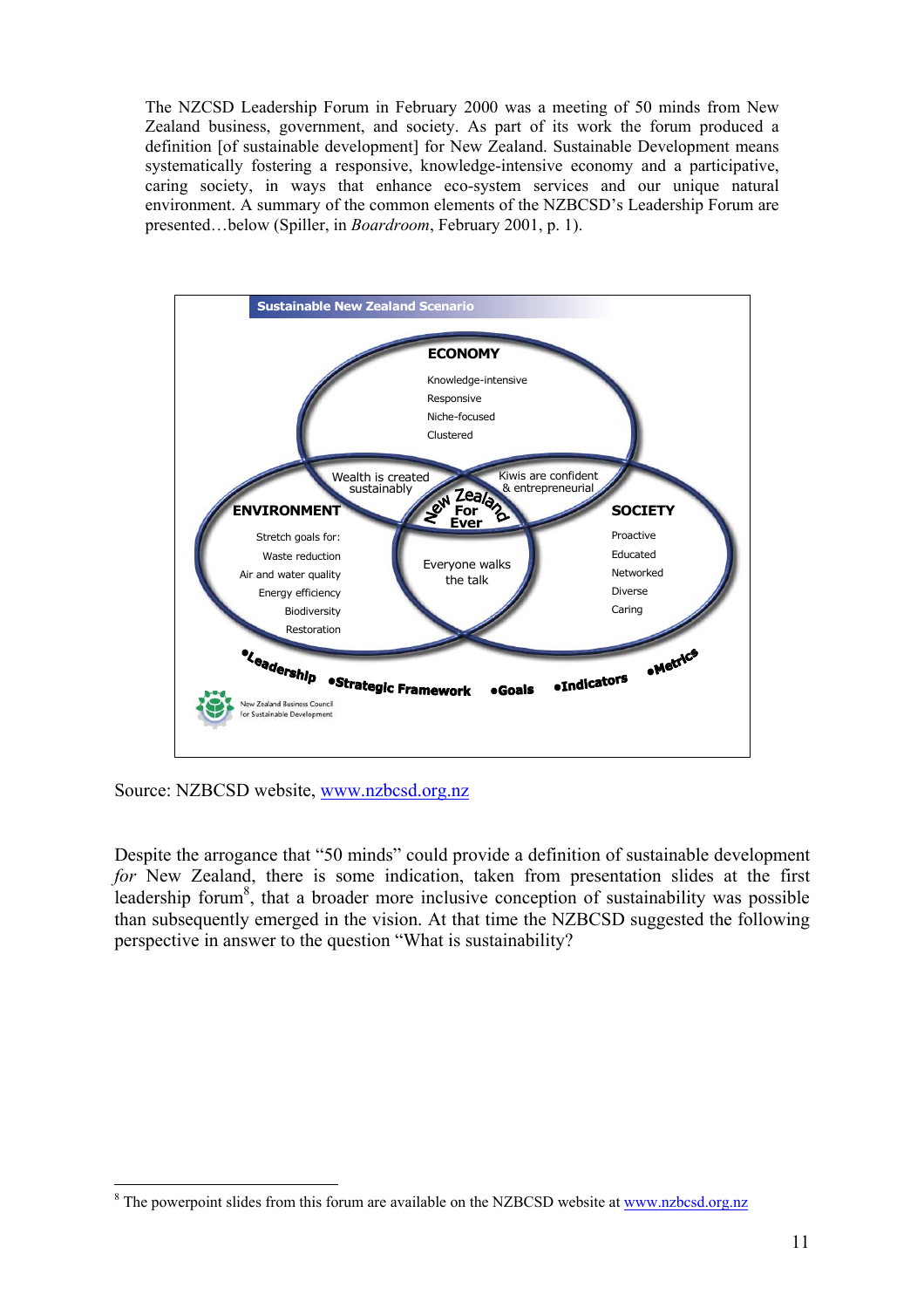

Source: Leadership Forum, NZBCSD Website

Not only does this slide include reference to "ecological systems", "life-sustaining functions", "social and ecological limits", "future generations" and issues of equity, other slides and commentary refer to "ecological footprints…demonstrating that current patterns of production, consumption and waste management are unsustainable", that "we need two more planets to sustain everyone at US standards of living". Sustainable development was acknowledged as being about "promoting social outcomes too", "social accountability" and a need for "full environmental and social costs". Sustainability was also about "balance, but not trade-offs". While these early slides also contained ample reference to "technological innovation", "market-based sustainability", "eco-efficiency", and "business viability" being based on being "financially sound", they clearly demonstrate an awareness of wider issues of sustainability that have entirely disappeared from subsequent NZBCSD pronouncements.

#### *The Business Case*

Indeed, having established its vision for a sustainable New Zealand, and in sharp contrast to any wider notions of sustainability, the Council has moved on to strengthen and consolidate its "business case" for sustainable development. Spiller suggests:

There are many cases that can be made for sustainable development: moral, ethical, religious, and environmental. While all of these cases are valid (and as individuals we may believe deeply in them) the NZBCSD is essentially a business council, and therefore we emphasise the business case. The case has a financial bottom line (Roger Spiller, NZBCSD Executive Director, NZBCSD 2002 Annual Review, p.2).

Eric Barratt (Vice Chair, NZBCSD) echoed these comments (verbatim) when addressing another Business Leaders Forum in September  $2002$ .<sup>9</sup> On numerous occasions<sup>10</sup>, potential council members are informed that:

 $\overline{a}$ <sup>9</sup> This later forum was to launch the World Business Council's latest book "*Walking the Talk*".

<sup>&</sup>lt;sup>10</sup> See, for example, Spiller (2001), Barret (2002), NZBCSD 2002 Annual Review, NZBCSD Business Plan 2002-2003, NZBCSD Guide to Sustainable Development Reporting 2001.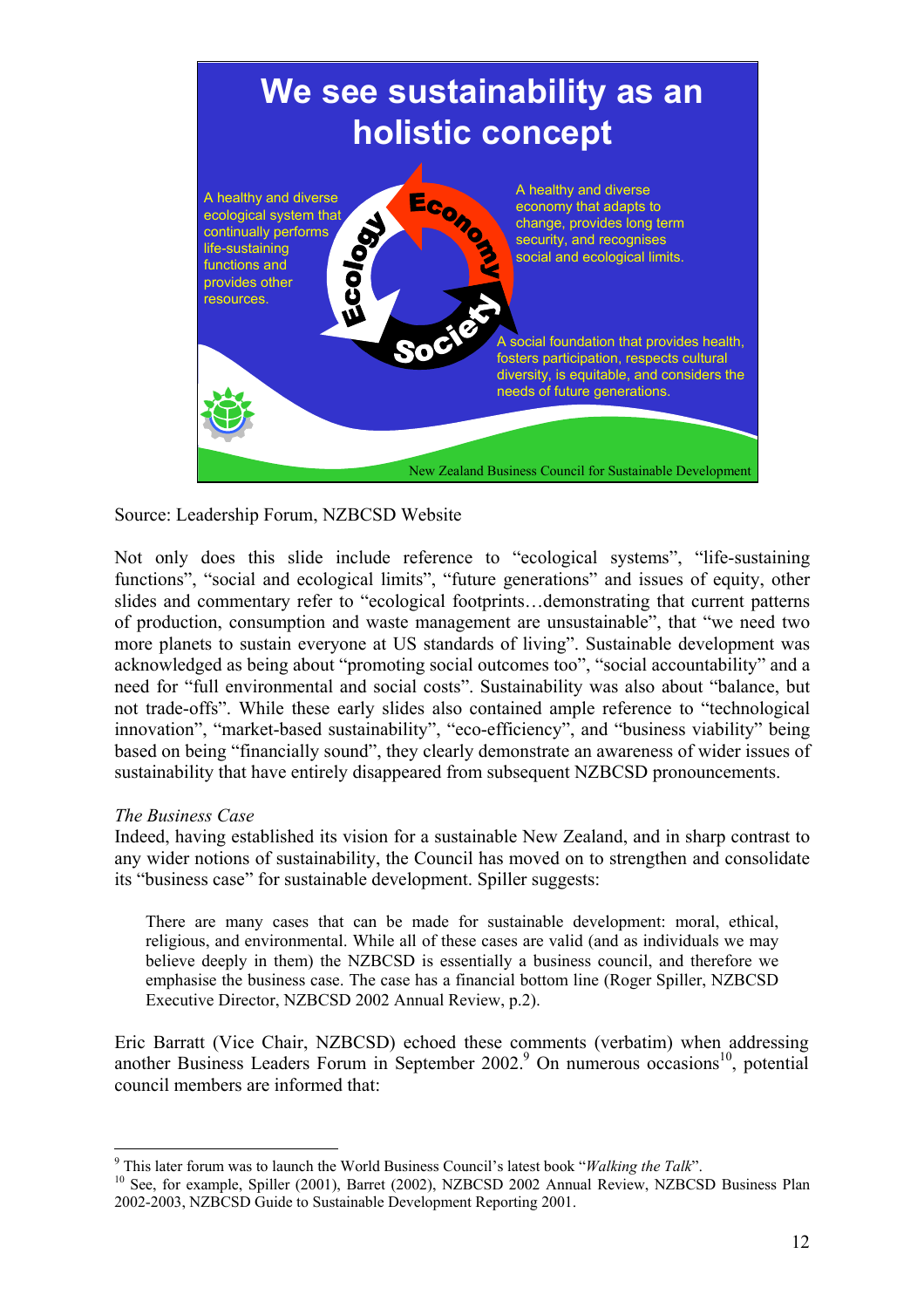…the NZBCSD allows companies to contribute their experiences and thinking to the policy debate on sustainable development… In short, companies gain competitive advantage. They exert greater influence on the framework conditions under which they operate by being represented by a credible advocate... All this helps companies operate more effectively, and gives them an edge on the competition by being aware, ahead of others, and thus able to anticipate the emerging environmental and social trends, which might impact their business. (Spiller, in *Boardroom*, February 2001, p. 2).

Further articulating the benefits of being involved in sustainable development, and the Council, businesses are being told that "doing good leads to doing well" and more specifically that involvement leads to:

- Increased financial return for and reduced risk for shareholders
- Attracting and retaining employees
- Improving customer sales and loyalty
- Growing supplier commitment

 $\overline{a}$ 

- Strengthening community relations
- Contributing to environmental sustainability $11$

While the latter two aspects to the case at least hint that some wider notion of responsibility and accountability to society and for the environment might have been retained, they are often presented in terms of their economic and instrumental value to the business organisation. In advocating a case for sustainable development reporting, for example, the NZBCSD suggested such reporting would "comfort and reassure stakeholders regarding a company's management values and approach to business", and it can "…potentially lessen adverse comments from the community about a business and enables the company to profile the positive contribution it is making to the community" (p.9). Further, such reporting can "assist businesses in identifying opportunities for reducing waste, and thereby costs…" (p.10). These extracts appeared in *The NZBCSD Sustainable Development Reporting Guide for New Zealand Business (2001)*, which was subsequently publicly released in 2002 as a *Business Guide to Sustainable Development Reporting.* In the process of revising the guide for public release, however, direct reference to "contributing to environmental sustainability" has disappeared, and more generally appears to have been transformed into "reduce environmental impacts and associated costs" (Spiller, NZBCSD 2002 Annual Review, p. 2).

 $11$  These benefits are also echoed by other New Zealand organisations keen to promote business involvement with sustainable development projects, and triple bottom line reporting. The sustainable business network (www.sustainable.org.nz), for example, state that ""sustainable development makes good business sense", and go on to list an almost identical set of benefits. For a similar list, also see the New Zealand Centre for Business Ethics and Sustainable Development (www.nzcbesd.org.nz). Similarly, a visit to many accountancy firms' websites reveal a host of references to: "Adding Value Through Sustainable Development" (www.icanz.co.nz), "A sustainable business enhances long-term shareholder value by addressing the needs of all its relevant stakeholders and adding economic, environmental and social value through its core business functions" (PricewaterhouseCoopers, 2002, www.pwcglobal.com), and "Reduced risk exposure and liabilities, more efficient use of resources and the development of new markets for green products and services. Some businesses are also benefiting from an enhanced reputation and loyalty with their customers and suppliers as a result of their commitment to SDR." (Sustainability Reporting, DeloitteNZ, 2002, www.deloitte.co.nz). Landcare Research, a prominent member of the NZBCSD, who also offer TBL consultancy services, too, argues a case for organisational TBL on the grounds of building relationships, managing risk, enhancing internal management, contributing to sustainable development, reducing costs, benchmarking, and gaining competitive advantage. (see, Triple Bottom Line Advisory Service, Landcare Research, www.landcareresearch.co.nz).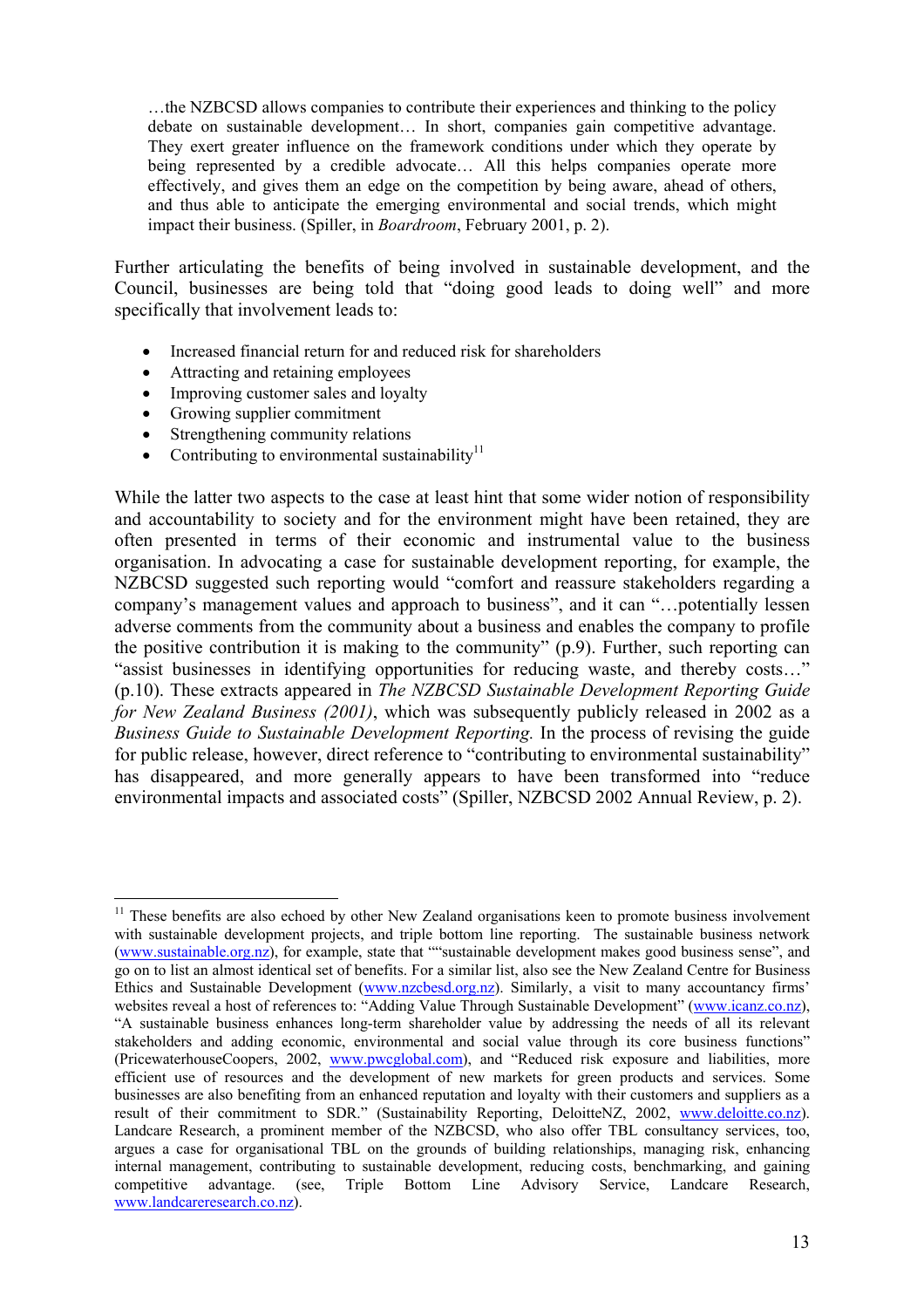#### *Actions not words*

Another aspect to the NZBCSD's approach is its pragmatism. Participants at the initial leadership forum were told the NZBCSD is "not just about talk", and were invited to consider several projects the NZBCSD had initiated including its schools partnership programme and its sustainable development reporting project. Since then, other leadership forums, a national conference, and other projects have been initiated, and, borrowing from the WBCSD, the NZBCSD has adopted slogans like "dedicated to making a difference" and "walking the talk" — the theme to the inaugural sustainable business conference in 2002. Stephen Tindall (NZBCSD Chair) recently reiterated the point when he suggested belonging to the council meant participating in the projects using your own resources, or "we ask you to leave…we believe in actions not words." (Tindall, quoted in the *NZ Herald*, 31 March, 2003).

Coupled with its slogans, the projects represent tangible evidence of the Council's pragmatism, and that members are actually doing something. The council has also sought central and local government, and NGO partners in these projects. Such partnerships, which include partners providing funding, have included the Ministry for the Environment, the Ministry for Economic Development as well as the Mayor's Taskforce. Such partnerships, the NZBCSD argues, "…are increasingly viewed as the most effective route to social cohesion, environmental stability, and equitable economic growth." (2002 Annual Review).

#### *Journeying*

The NZBCSD projects are also portrayed as the "thin end of the wedge", and as the basis on which to advance "towards sustainable development". Indeed, the metaphor of 'a journey' is one that looms large in many NZBCSD publications, and more generally in much business and political discourse on sustainable development (Milne *et al*, 2003b).



Source: Business and Sustainable Development, Presentation by Jo Hume, NZBCSD Operations Manager to Environmental Managers' Forum, 15 July, 2002.

In the NZBCSD 2002 Annual Review, for example, the diagram carries the heading "Leading the way towards sustainable development" with the following caption: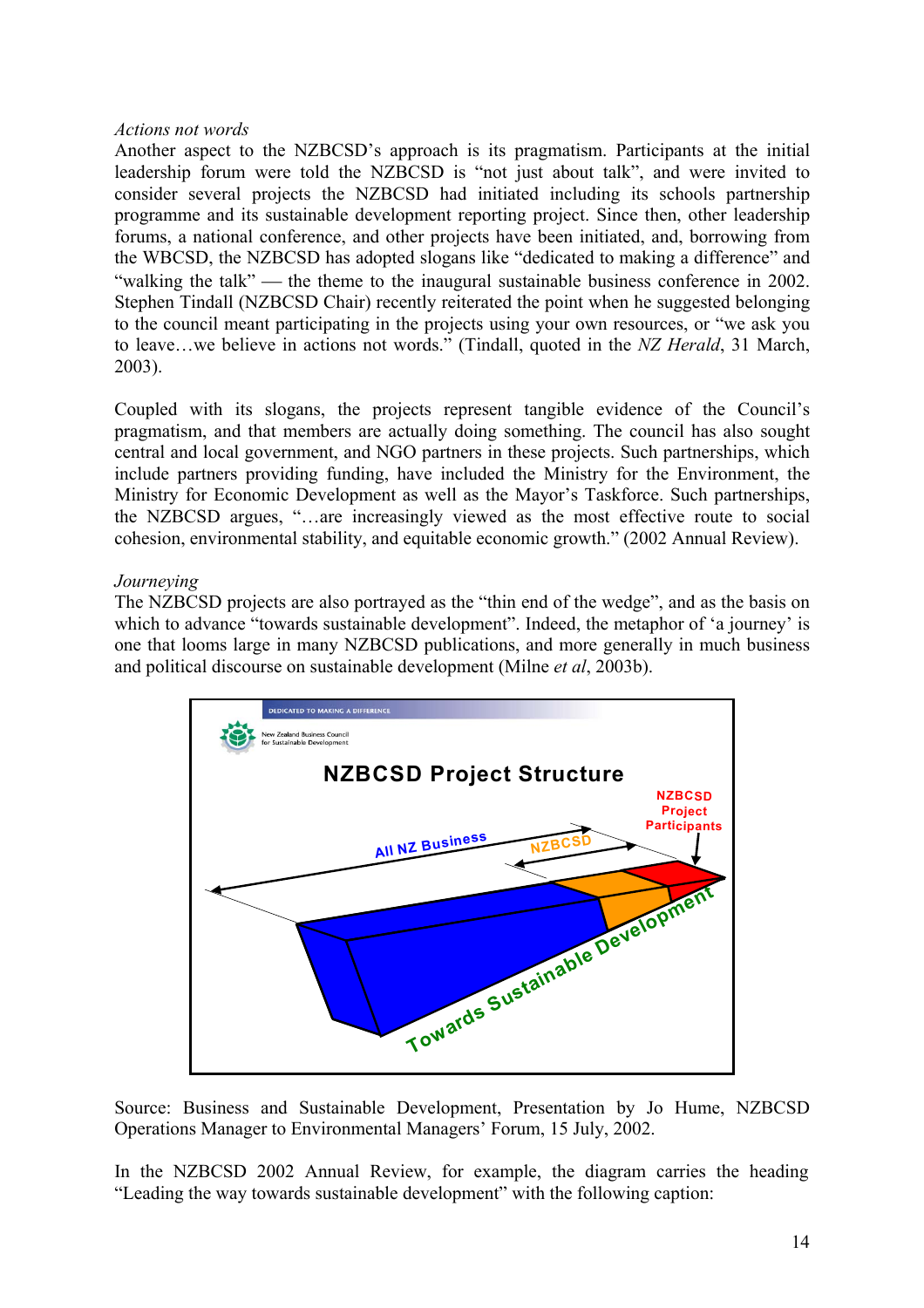As illustrated in this diagram, NZBCSD project participants are at the forefront of leading the way towards sustainable development. Other NZBCSD members are able to leverage this work in fulfilling their commitment to sustainable development. The NZBCSD shares its project reports and insights with all NZ business to assist others to progress. (The NZBCSD 2002 Annual Review, p. 5).

Reference to journeying also appears in the Forward to NZBCSD *Business Guide to Sustainable Development Reporting (2002)*, in which Roger Spiller concludes "…I wish you all the best in your sustainable development journey" (p.3). The Executive Summary of the same guide also refers to "NZBCSD member organisations that have embarked on the SDR [sustainable development reporting] journey…(p.5). Similarly, NZBCSD Chairman, Stephen Tindall, emphasises the 'waste journey' as follows:

We've written this Industry Guide to Zero Waste to show businesses how to capture the significant benefits of eliminating waste…The Guide tells some great stories about 8 NZBCSD companies and their people that follow Zero Waste. The Guide is not a technical manual but a roadmap for the Zero Waste journey that starts with 5 key steps (1) Take Direct Action, (2) Change the Rules, (3) Foster New Ideas, (4) Communicate and Educate, (5) Monitor and Feedback. I challenge New Zealand businesses to commit to the Zero Waste journey. Experience shows it will pay a dividend. (p. 2, *Industry Guide to Zero Waste*, August 2002, NZBCSD).

Even the *Business Guide to Youth Employment (2003)* could not escape references to journey, where businesses are invited to "Join in the Youth Employment Journey", and where we are asked "If, like us, you believe that our country should be a place of opportunity for all, then please join our journey to achieve 'zero waste' of New Zealanders. (p.12, *Business Guide to Youth Employment*, March 2003, NZBCSD).

The journey metaphor is not only being used to encourage participation in worthy endeavours, it is also being used to signal worthy participants, and, as the following quotations show, companionship and camaraderie, and progress.

We recognise this is a journey and we are constantly looking to challenge the way we think and operate. We do so further encouraged by the knowledge that we are just part of a wider group of New Zealanders travelling the same road together. (p. 14, *Industry Guide to Zero Waste*, August 2002, NZBCSD).

This conference programme shows that the New Zealand sustainable development is coming of age. New Zealand has come a long way on its sustainable development journey, and the early adopters in the business community have an important contribution to make in terms of inspiring others…(Roger Spiller, quoted in *Today*, September 2002, p.3)

The run up to the 2002 inaugural sustainable business conference, in fact, seemed to encourage even stronger statements. Not only were business council members "on the road to contributing towards sustainable development", they considered themselves as getting there. Moreover, the references seemed to become increasingly about producing "sustainable business".

Sustainable development offers business the ability to increase returns and reduce risk…It is led by individuals and business who know there is more to good business than the next quarter's bottom line. It is not business as usual and it is not necessarily easy…The council's projects answer the why and how of sustainable development…business is an indispensable part of the solution to the problems of the world…sustainable development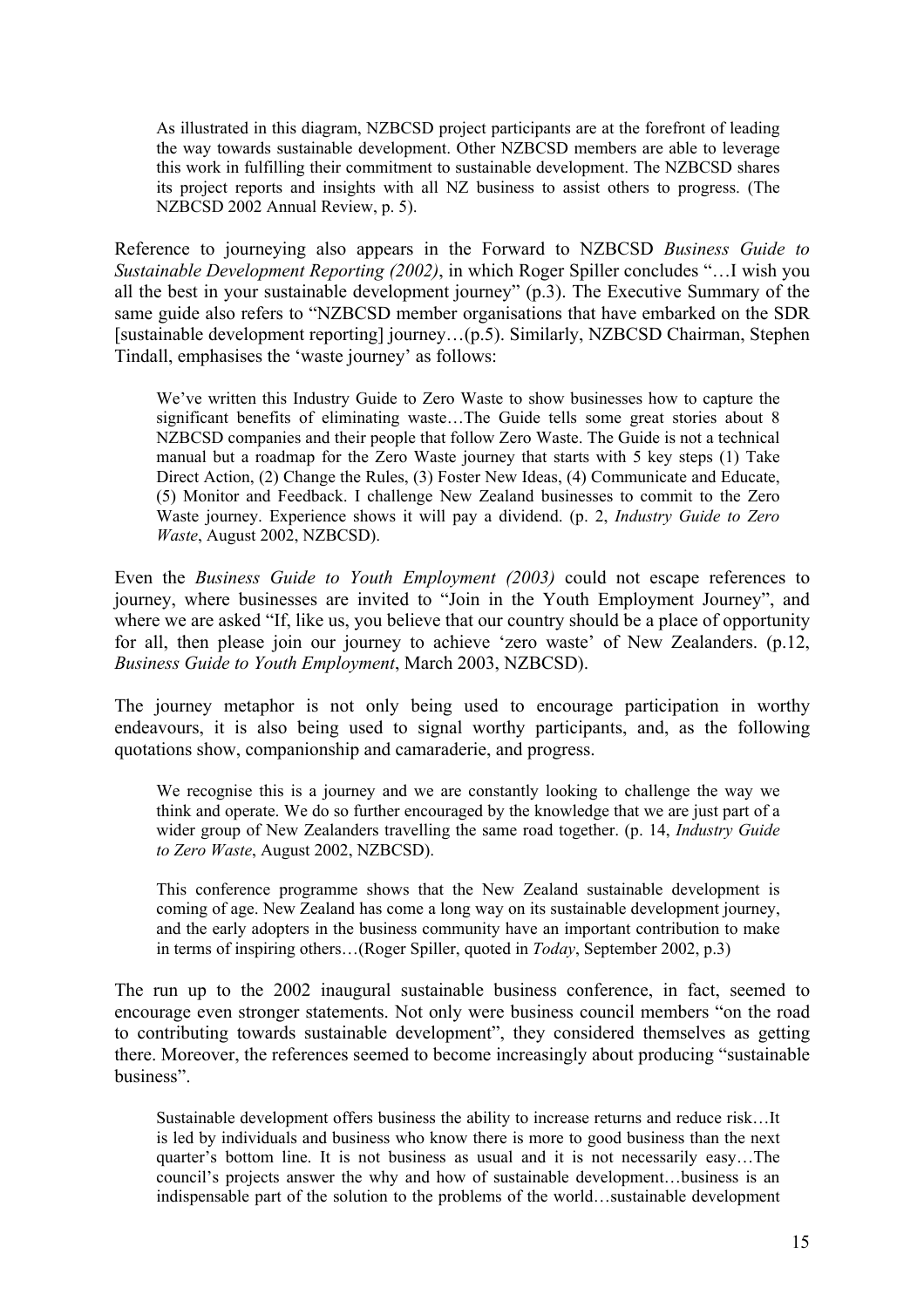is good for business and business is good for sustainable development (Spiller, *NZ Herald*, 24 October, 2002).

Over the past few years, questions after my presentations have switched from why have sustainable business practice to 'how to'. This conference succinctly gives an answer to the 'how to' question, by giving practical examples of how to 'Walk the Talk'. It provides answers to the proactive businessperson on how to implement sustainable business practices in their organisation (Dick Hubbard, quoted in *Today*, September 2002, p.1)

## **NZBCSD Members' Triple-Bottom-Line Reports**

#### *Sustainable development as a journey*

 $\overline{a}$ 

Reference to journeying is also prevalent in the early TBL reports. Landcare Research and Watercare Services, both established reporters, did not invoke the imagery of a journey to the extent of the other reporters.<sup>12</sup> The early reporters represented sustainability as a journey in three key ways, to depict sustainable development as a process, to explain the transformation of the company and its activities (journey to TBL reporting) and to highlight that progress is occurring.

Reporters often depict sustainable development as a process, and, to capture movement along this process, use the journey metaphor. Meridian Energy's 2001 report, for example, suggests "Nevertheless we recognise that we are at the early stages of the sustainability journey" (p5). Underlying this statement is the identification that the company is a long way from being sustainable, but through the use of the metaphor they are engaged in the process of sustainable development.

Through focusing on the journey of sustainable development the reporting companies do not have to deal with some of the harder issues, e.g. identifying or describing an end point (Milne *et al*, 2003b). In their report, Mighty River Power identify that there is no end point the destination is not definable. "And there is no defined end point – the commitment is to a journey" (2001, p17). The reporting companies also often identified the publication of a report as a sign of this commitment. "As part of producing this report Hubbard Foods reaffirms its commitment to continuing down this path" (Hubbard Foods, 2001, p4).

Another way the journey metaphor is used is to illustrate that the company, and the company's activities, are transforming. Urgent Couriers, for example, "…started down the path of sustainability by introducing an environmental management policy in 1996" (2001 report, p6). As perhaps expected, these transformations are largely positive and sustainable development is portrayed as something that helps improve the performance of the organisation. Meridian Energy's 2001 report, for example, suggests "We see sustainability as a journey to improve our performance across all aspects of our business" (p3), while Mighty River Power emphasises its future orientation, suggesting "Our commitment to sustainable development is finally about the way that we want to take our business forward into the future" (2001 report, p29).

<sup>&</sup>lt;sup>12</sup> Landcare's first report, however, released in 2000, contains ample reference to the sustainable development journey and its nuances, with the Chief Executive's statement (p.4, 2000) in particular making reference to sustainable development being "not a destination, but a direction", with a need for radical targets to make "significant progress along the road towards sustainable development", and the report showing "our current progress and future direction".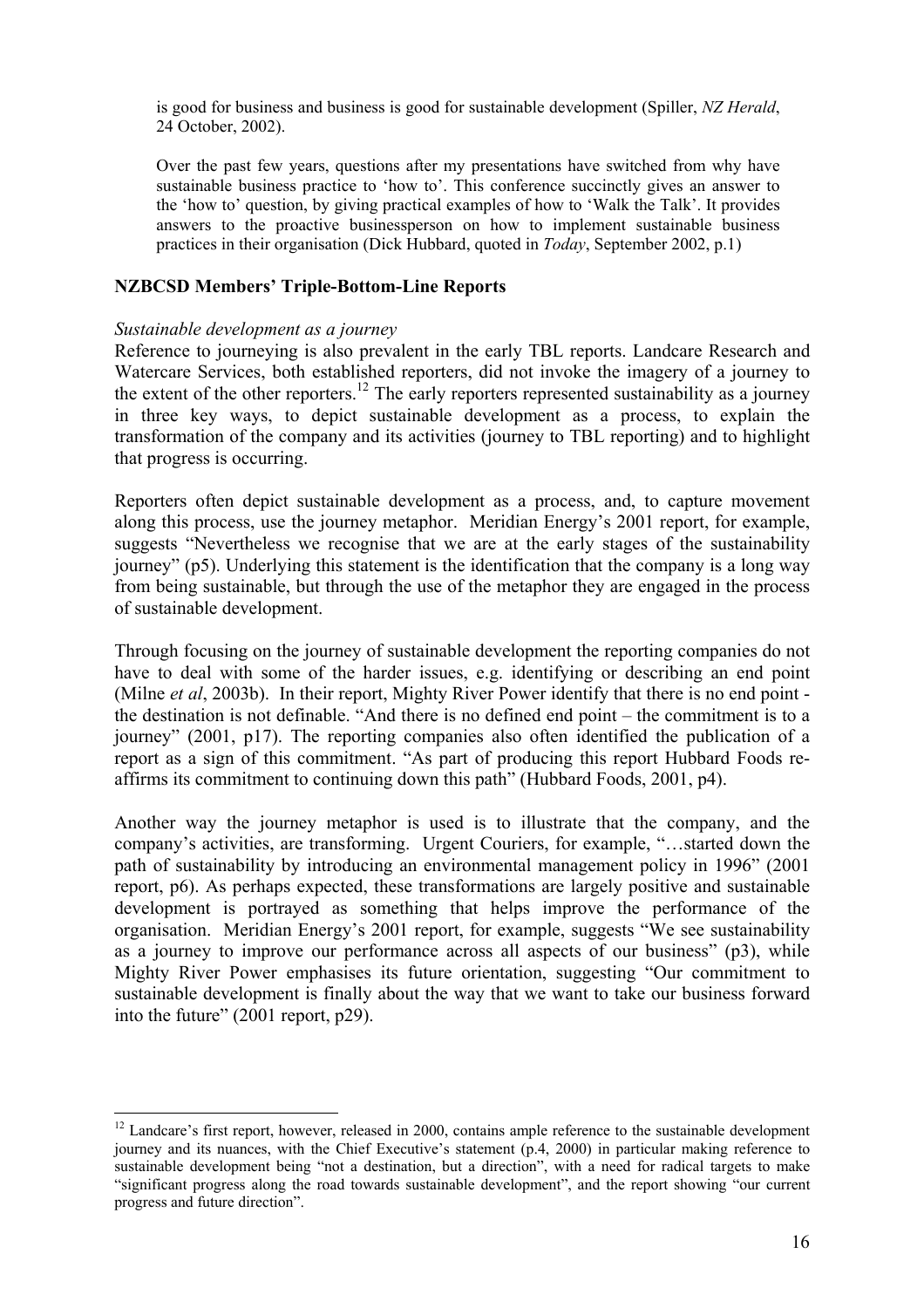### *Expert management: sustainable development as the means to an end.*

A strong theme to emerge from the reports is that measurement, management, and expert control will lead to sustainable development. This theme was evident in two major ways: (1) what can be measured can be managed  $-$  and this is often seen as a rational process tied to eco-efficiency, and (2) in some cases, the future success and continuation of the business was directly tied to a resource base that needed careful management.

Companies, through a variety of ways (e.g., scientific data, benchmarking, targets, and performance indicators), seek to communicate a sense of control and progress towards sustainability. Landcare Research, for example, state that:

…the old adage is true: what gets measured gets managed. At Lincoln, our main site, electricity usage has been monitored and staff informed monthly by email. The programme has led to savings of \$303,000 over five years (2001 report, p10).

A year earlier, Landcare told us "We have recognised that to have policies is not enough—that having meaningful targets and monitoring their achievement is what counts" (2000 report, p.4). Watercare Services' report, too, communicates a strong sense of measurement, management, and control. The report is littered with scientific data that gives the distinct impression that measuring and managing will lead to sustainability or that sustainable development means measuring and managing the organisation's resources. For example, Watercare report that "Sustainable development also requires us to monitor consumption patterns, technology, manage risk and review the general business environment" (p5), and that "We are equally conscious that sustainable development means having the right people at all levels of the company" (p5). Measurement and management is also often strongly reinforced by the verifiers of these reports. Tonkin and Taylor's (a NZ science-based auditor firm) advice to Landcare, for example, suggested "In future reports, more comprehensive, quantified data and trends should be able to be reported" (2000 report, p. 51), while the advice from URS (another audit firm) to Meridian Energy suggested:

Greater emphasis needs to be placed on the future: what are the specific objectives that underpin the broad policy statements and how does Meridian Energy measure whether it is achieving these? Once the policy statements and specific underlying objectives are developed, the company can ensure that staff responsibilities and operational procedures are designed to meet these with reference to specific indicators (2001 report, p. 39).

The need and rational basis for expert management is also communicated as being linked to the very existence and success of several of the reporters. Sanford fisheries, for example, report that "Minimising the impact of our operations on the environment and protecting the resources that we rely on are vital aspects of our business" (2000/2001 report, p2). Similarly, Mighty River Power argue that "…responsible resource use touches all three elements of sustainable development — economic, environmental and social and, …is a key part of whole company performance (2001 report, p. 16). It is about "how to ensure that it [the organisation] can continue indefinitely into the future to hold the community's licence to operate" (Mighty River Power 2001 report, p.16). The clear implication from these extracts, and one that is linked to our next theme, is that only an irrational management team would do anything other than operate their business in a way that did not sustain the underlying resource base on which the organisation exists.

*Sustainable development as being both good for the environment and good for business*  Again, the reporters echo a strong theme to emerge from the pronouncements of their umbrella council: that of "doing well by doing good". And this, of course, is the "business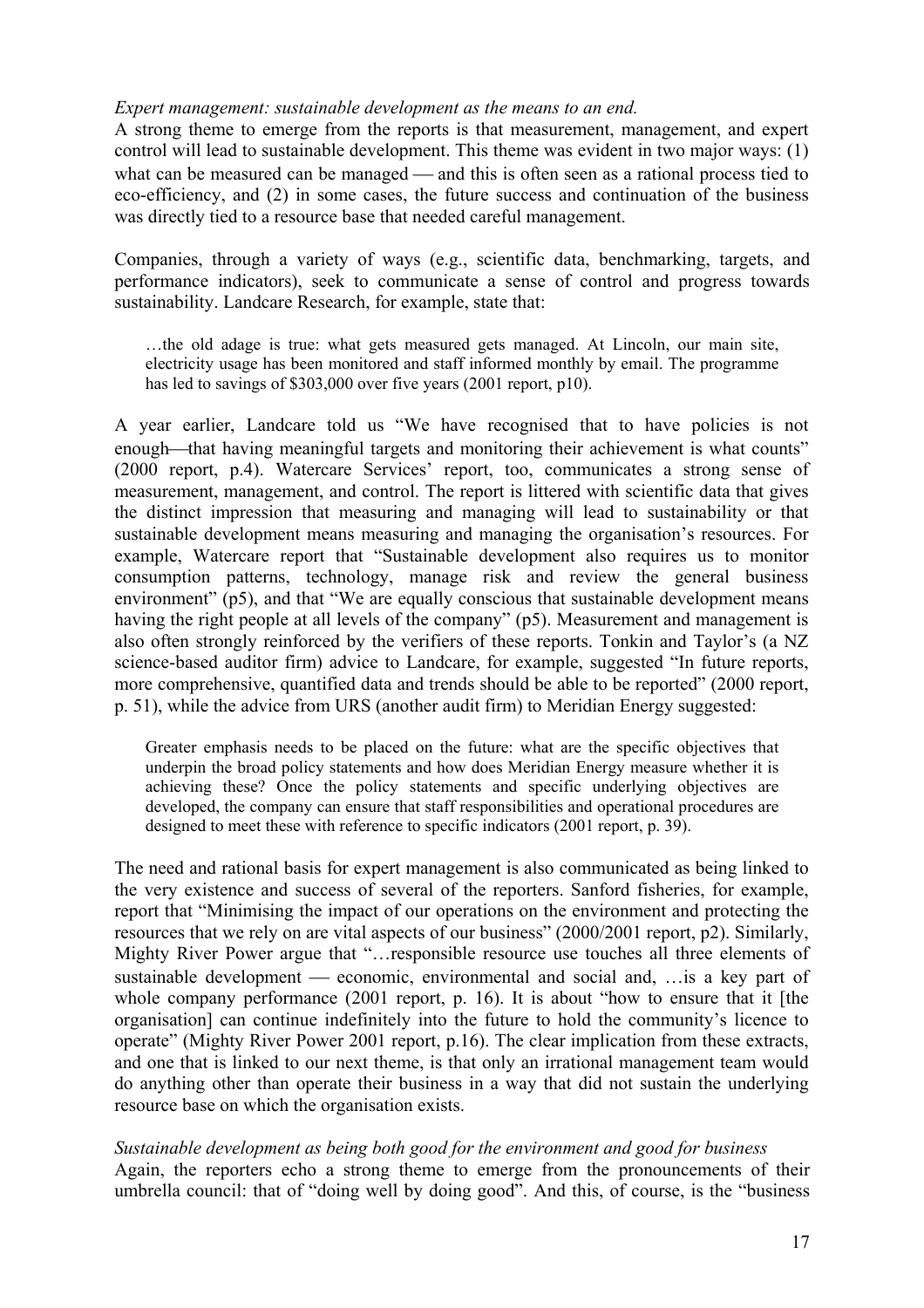case" for sustainable development. Sustainable development is linked with a "win/win" situation throughout the reports. "[M]aintaining economic viability is intrinsically linked with the 'people and planet' commitment" (Urgent Couriers, 2001, p7). The win/win scenario manifests itself in various ways through out the reports, but fairly common aspects concern eco-efficiency gains (less inputs, less waste, and therefore less costs), competitive advantage (greater market share, greater sales revenues), and better risk management (less regulatory costs, protecting existing sales).

At The Warehouse, for example, "…a small team within the Warehouse has made substantial savings on company energy costs" (2001 report, p20), while at Sanford Limited "successful management of these environmental issues can have many benefits, such as: … Reducing costs by managing consumption and minimising wastage of resources such as fuel, water and electricity" (200/2001 report, p.4). Hubbard Foods see other benefits including increases in "...worker morale, profit and increased competitiveness" (2001 report, p1 *Environmental Section*), and Urgent Couriers aims with its report to provide "quantifiable, independently verified testament of Urgent Couriers' achievements to differentiate it in a competitive market place" (2001 report, p. 7). Significant benefits from reporting are also noted by Mighty River Power when noting "reporting on the improving social performance of a business enhances its reputation, increases shareholder trust, creates new commercial opportunities and eventually lowers costs" (2001 report, p. 13).

#### *Sustainable development as committed to, and caring for/about stakeholders*

All of the reports contain a strong emphasis on commitment to and caring for their stakeholders. Indeed, "commitment" is probably the most repetitively used word in these reports. Sanford Ltd, for example, report "By acting in a socially responsible manner and demonstrating our commitment to our staff, the communities we operate in and the future of New Zealand, we ensure staff and community support" (2000/2001 report, p. 2). Likewise, from Hubbard Foods, we read the company will deliver its vision through *inter alia* "a commitment to provide hope and inspiration to all stakeholders associated with the company." (2001 report, p. 2). Watercare Services suggest that:

Demonstrating the company's commitment to sustainable development means recognising its role in the fabric of wider society. It also means the company must build strong relationships with, and create value for, stakeholders (2001 report, p35).

Most of the reporters saw their reports as a means to communicate with their stakeholders in "…an open, honest and transparent way" (Hubbard Foods, 2001 report, p1; The Warehouse, 2001 report, p. 5), and tended to emphasise "responsibility", "accountability", and "dialogue". Indeed, several of the reports include the results of surveys and other consultative measures used to "engage" stakeholders, and while the motivations for such engagement are often couched in terms of responsibility and accountability, several reporters are also candid enough to report the instrumental benefits of such activities, echoing again, the business case. As Mighty River note "Stakeholder dialogue is also an opportunity to build trust and company reputation…" (2001 report, p. 20), and as The Warehouse states:

…managing risks, gaining stakeholder loyalty, attracting and keeping good team members, accessing the growing ethical fund management industry, gaining new customers, promoting innovation and maintaining broad credibility are all further benefits of the social accountability rendered through **Triple Bottom Line** reporting. I have no doubt The Warehouse shareholders would be very interested in these benefits and support them fully (2001 report, p. 2, emphasis in original).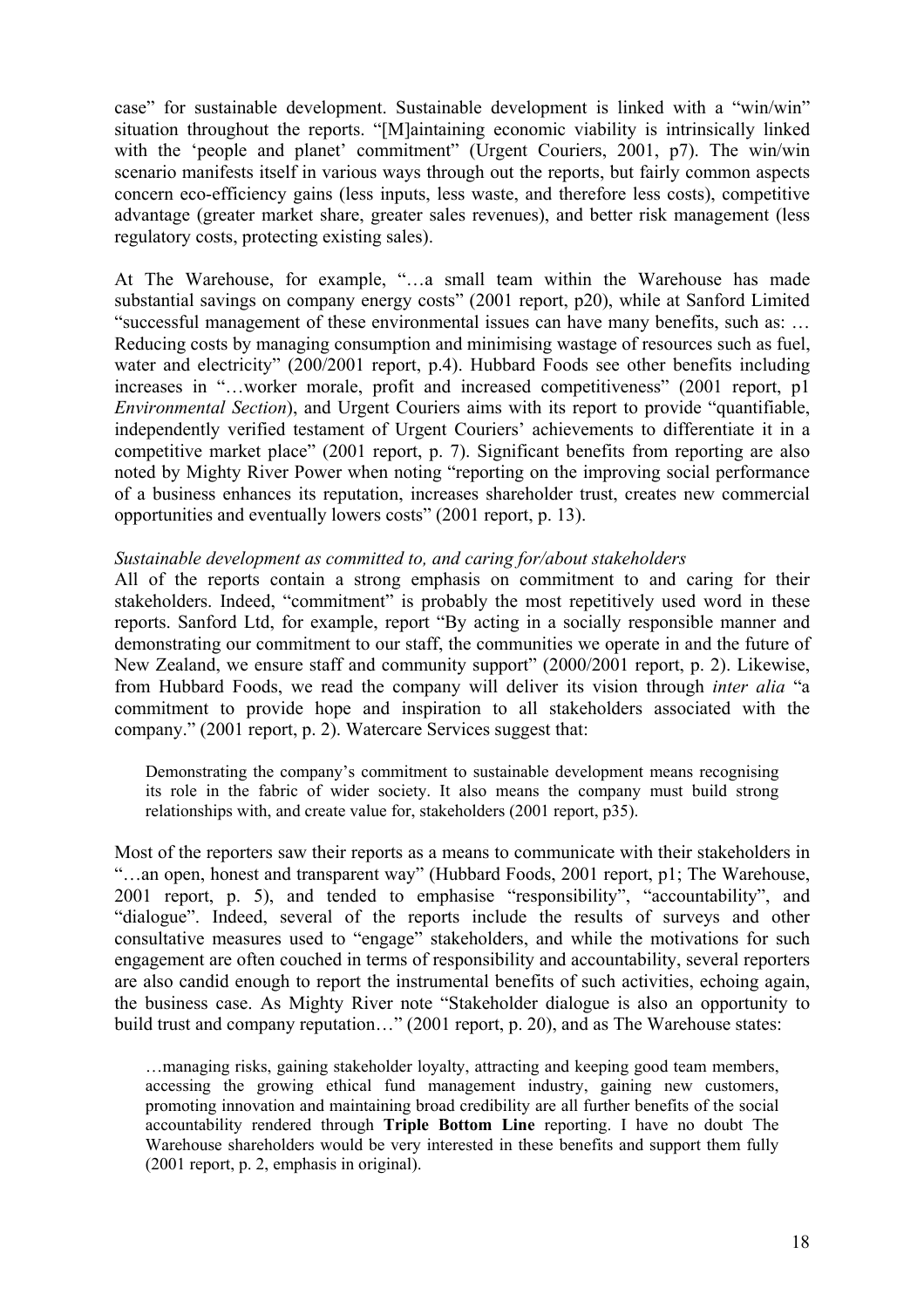A range of stakeholders are identified by the reporters and typically include employees, local communities, consumers/customers, shareholders, suppliers, and in some cases the media, government, Tangata whenua (indigenous people of New Zealand), the Business Council, NGOs and schools/educational establishments. By far the greatest attention across the reports is given over to employees, local communities, and customers, excepting the publicly-listed companies of Sanford and The Warehouse, who also give considerable attention to shareholders. In conceptualising stakeholders, Landcare Research was slightly different than other reporters. While the CEO refers to stakeholders in his report, the report thereafter refers to 'partnerships' and that "developing effective solutions to environmental problems requires close partnerships between researchers, stakeholders and collaborators in central and local government agencies, business enterprises and local communities". (2001 report, p. 26). This distinction, which reflects the nature of Landcare's 'products' — research and consultancy — continued through the section of 'stakeholders' and gives the impression of the relationship being more mutually beneficial, closer and productive. Landcare's report also more so than others creates the impression of its wider role in New Zealand society.

### *Sustainable development as a balancing act*

Some reporters (e.g., Hubbard Foods, The Warehouse) do refer to the "dilemmas" and "challenges" they face in meeting the conflicting demands of stakeholders. However, they rarely report how the company has actually resolved them, or in whose interests. Most often, the reporters deal with this issue of conflicting demands with reference to "balancing". When the triple bottom line approach is adopted it appears the way to deal with any competing interests is through balance. And since sustainability or sustainable development is seen as synonymous with the triple bottom line, it too becomes a balancing act. The most obvious example of this is found in Mighty River Power's 2001 sustainability report, which is titled 'An Intricate Balance'. Balance, indeed, is perpetuated throughout the report with statements such as: "… we are committed to keeping all the factors, all the issues and the company's aspirations in balance – an intricate balance"  $(p.29)$ , and "Intricately balancing sometimes" competing needs is complex and our challenge is to maintain that balance within a world that is changing rapidly" (p.11). Meridian Energy, likewise, refer to striving to attain a "delicate balance" in "achieving outcomes where all interests can be met to the best of our ability" (2001 report, p. 12)

Balancing, then, is seen as a difficult challenge, but one that is both an essential element in becoming a sustainable company, and an essential objective for leadership. "Our decision to report triple bottom line is a further declaration of The Warehouse's commitment to being a socially accountable and sustainable company in balancing our economic, social and environmental goals" (2001 report, p.1). "Stephen Tindall [Founder and Chairman] has long been passionate about ensuring The Warehouse balances the needs of these stakeholder groups…" (2001 report, p. 1). Similarly, reporting itself, as Watercare Services illustrates, can serve "...to provide stakeholders with a balanced view of the company's role in society..." (2001 report, p.5).

Despite these references to balancing, however, they need to be judged in perspective, and an overwhelming sense gained from the reports is that business is capable of simultaneously satisfying all demands — there are no trade-offs. Indeed, for these businesses, sustainable development is largely defined in this way. Conflicting factors often appear with little or no comment about the tensions that might exist in achieving them. Mighty River Power, for example, in citing the UK's *Strategy for Sustainable Development*, imply a capacity to simultaneously achieve "social progress which meets the needs of everyone", "effective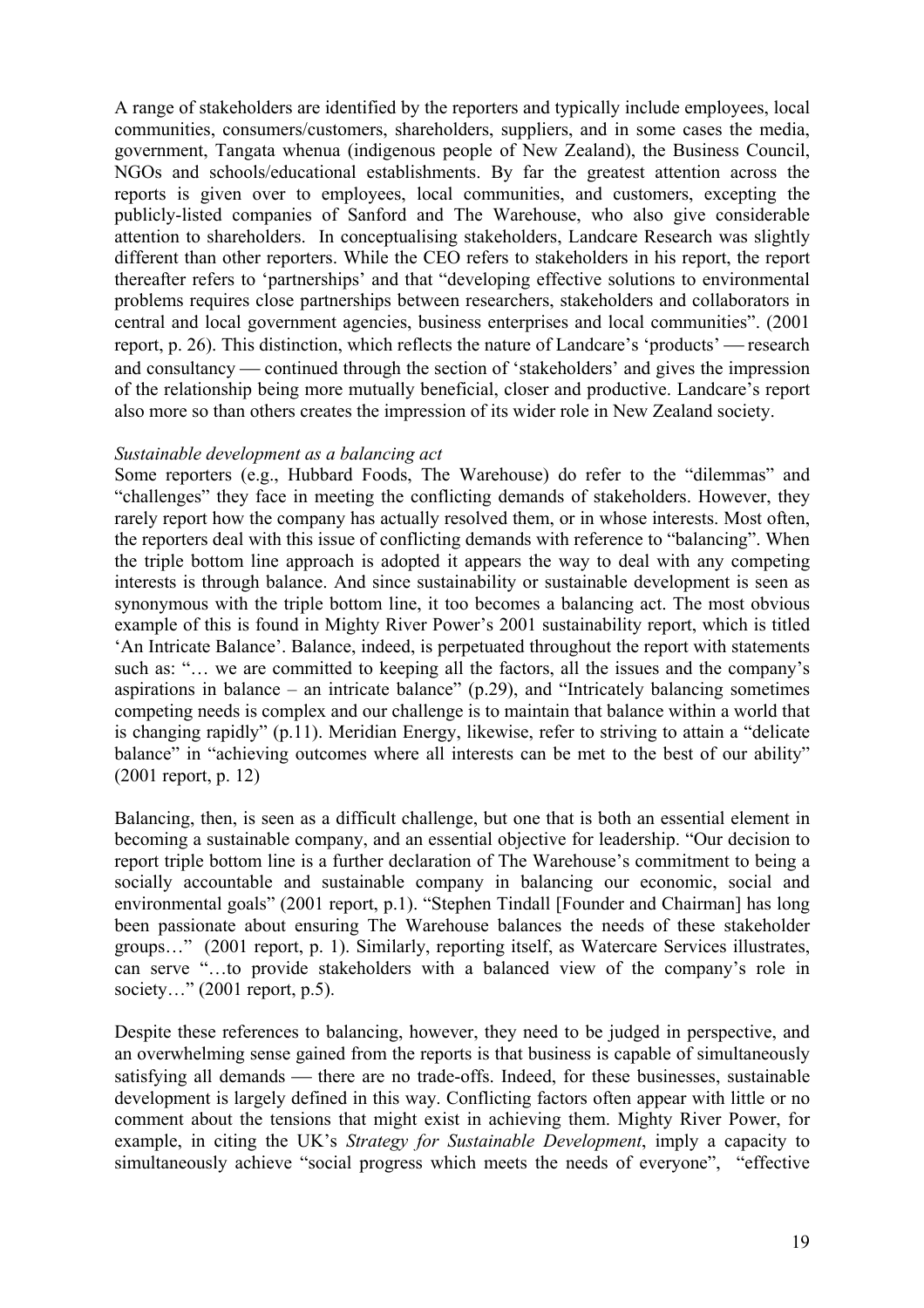protection of the environment", "prudent use of natural resources", and "maintenance of high and stable levels of economic growth and employment" (2001 report, p. 17).

## **DISCUSSION AND REFLECTION**

Our analysis of the NZBCSD's literature and pronouncements suggests an initial willingness to acknowledge the broader and more challenging aspects associated with the concept of sustainability, as more recently and fully articulated by the Parliamentary Commissioner for the Environment's Office (PCE, 2002). Concern for "social and ecological limits", "future generations", and protecting "ecological systems" and "life-sustaining functions", as well as dealing with unsustainable "patterns of production, consumption and waste management" were certainly issues canvassed at the initial leadership forum. These aspects of sustainability, however, were rarely made public and have since disappeared. Instead, the NZBCSD has moved to consolidate a position on sustainable development that is more reformist and incremental. The NZBCSD's business case for sustainable development (reporting) is clearly entity focused, strongly argued on economic grounds, and strongly couched in terms of increased financial returns, enhanced reputation and reduced risk for organisations. Consequently, while the NZBCSD claims to have produced a vision of sustainable development for *New Zealand* from its initial leadership forum, much of the subsequent articulation of its business case has tended to produce a narrower argument for sustaining *business,* and perhaps more particularly, *their own businesses*. Indeed, we observe a growing reference not to business contributing to the sustainable development of New Zealand, but to growing "sustainable business", and it is telling that Roger Spiller's (then Executive Director of the NZBCSD) remark that "sustainable development is good for business and business is good for sustainable development" should bear such a striking resemblance to Roger Kerr's (Executive Director of the Business Round Table) remark that "Sustainable Development and economic growth are quite consistent. Indeed, growth promotes sustainability."<sup>13</sup> While apparently rejecting the mantra of the "business of business is business", we detect the NZBCSD appears to increasingly refer to more conventional business aspects of its mission and position on sustainability.

A key metaphor invoked throughout the literature and pronouncements by the NZBCSD and its members is journey. One key advantage gained through the use of this metaphor is to limit the focus on the 'journey', and thereby concentrate on current and future actions. By conceptualising sustainable development as a process, companies are able to celebrate their achievements without drawing attention to things yet to be achieved, or things that can never be achieved. The journey metaphor connotes forward movement, and highlights that progress is occurring. Furthermore, this concept of moving forward is associated with some positive traditional business notions such as continuous improvement and progress. Thus the journey metaphor is used in the reports to highlight progress, and the perception that the reporting company is moving forward rather than standing still.

The reporting companies also consider that the right means will lead to the correct result and that ultimately their contribution to sustainable development is about the measuring and

 $\overline{a}$ <sup>13</sup> This latter remark appeared in the New Zealand Herald, 4 April 2003, as part of an article titled "Wealth Creation environment's best friend". The Business Round Table is an older association of leading NZ businesses and is widely known for its pro-business, right wing, and free-market ideology and advocacy of business issues in New Zealand. Ironically, over the years the NZBCSD and the BRT have been, and continue to be, portrayed as contesting vastly different positions on business and its relationships with society and the environment.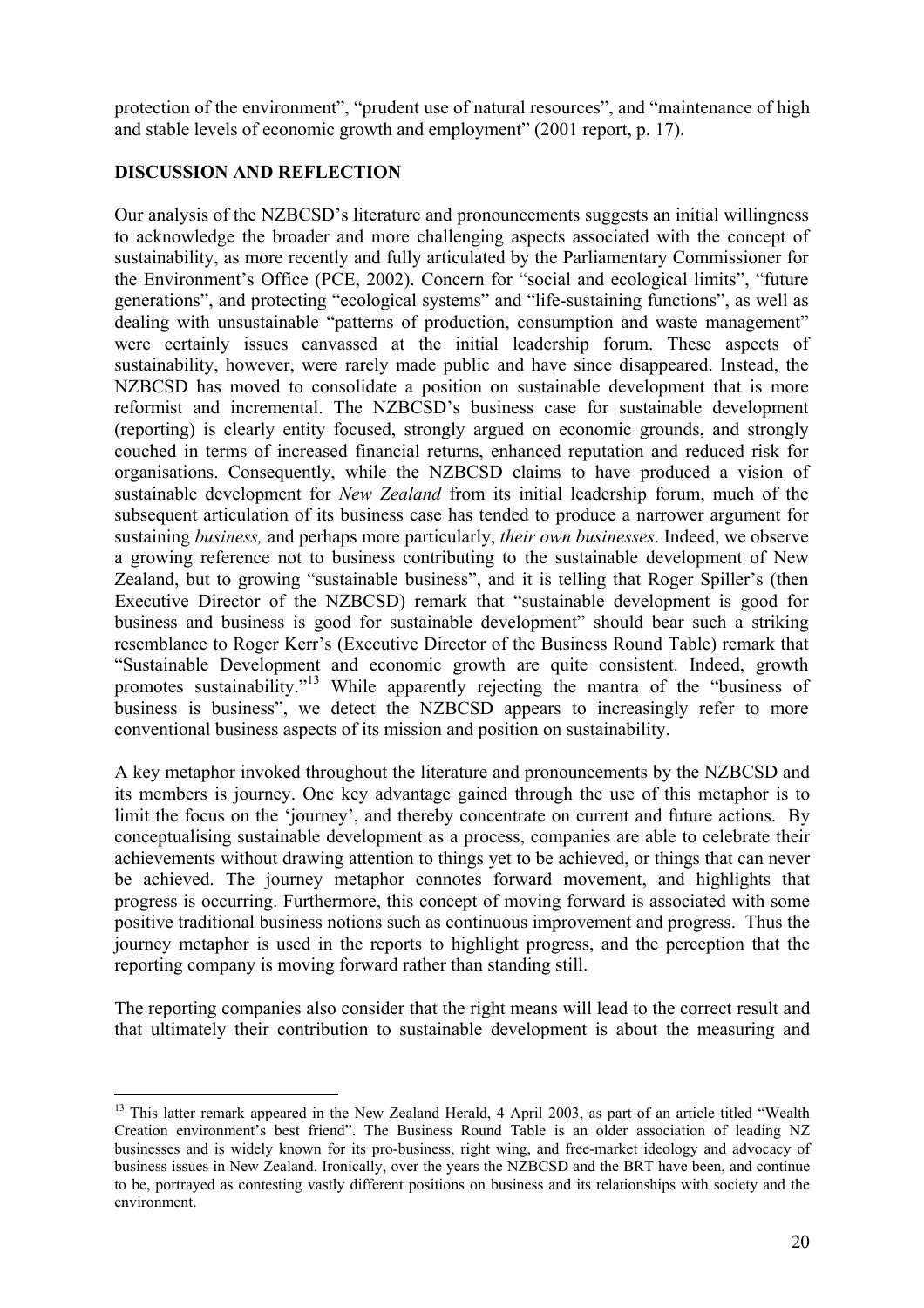management of resources.<sup>14</sup> These same companies suggest it is not possible to define an end point for sustainability or sustainable development, which rather begs the question how it is possible to measure progress *towards* sustainable development? If it is not possible to determine where you are heading, how is it possible to know you are getting there? Sachs (1999) discusses the consequences of development and economic growth discourse as a never ending race without a finish line, and in many ways the NZBCSD's discussion of "sustainable development" parallels this discourse. The journey metaphor invokes the image that the NZBCSD and its members are different from those conventional businesses that have not joined the journey. And, in part, they are different. They have openly avowed to be more eco-efficient (manage waste and energy flows), and to be more caring of and sharing with a wider group of stakeholders than those traditionally acknowledged by business.

#### *Sustainable development as corporate social responsibility*

But in what ways is this notion of sustainable development different from organisations that have historically practised and reported on being a good corporate citizen or being socially responsible? In defining "stakeholders", for example, both Hubbard Foods and Mighty River Power borrow from Freeman's (1984) oft-quoted remark that a stakeholder is "any identifiable group or individual who can affect the achievement of an organisation's objectives or is affected by the achievement of an organisation's objectives." The reporters tend to conceive themselves at the centre of relationships with stakeholders (e.g., Watercare Services, 2000 report, p. 12; 2001 report, p.35). As such, then, the conception is not what is the position of our company in wider society (eco-sphere) but how does everyone interact with us. And while most reporters do focus on both impacts they have on stakeholders and the impacts stakeholders have on them, it is clear that the focus in most cases tends to be on the direct and immediate relationships between the organisation and each stakeholder group, and typically on the positive impacts the organisation is having on each group. Wider social issues of equity and social justice (Gray and Bebbington, 2000; NEF, 2000; Owen *et al*., 2000) are absent from these reports and so from their conceptions of sustainable development.

In many ways the NZBCSD's position on sustainable development is no different to that recognised, argued for, and practiced for years as corporate social responsibility. The NZBCSD has come to know sustainable development and sustainability as we know corporate social responsibility.15 Early references to corporate social responsibility tended to focus on decisions and actions that went "beyond the firm's direct economic and technical interests" (Davis, 1960, p.70; Davis and Blomstrom, 1966), or responsibilities and obligations to society that went beyond "economic and legal obligations" (McGuire, 1963, p. 144). Also contained in some of these early definitions is reference to the "expectations of the public" (Frederick, 1960), "voluntarism" (Walton, 1967, p.18), and "concern for the ethical consequences of one's acts as they might affect the interests of others" (Davis, 1967, p.46). Johnson (1971, p.50) also makes an early reference to stakeholders by referring to management balancing a "multiplicity of interests" and responsible enterprises taking into account "employees, suppliers, dealers, local communities and the nation".

 $\overline{a}$ 

<sup>&</sup>lt;sup>14</sup> The measurement/management mentality, however, has not gone unquestioned by all reporters. Mighty River Power, for example, have questioned whether "For some organisations measurement is an end in itself" (2001) report, p21). They have also noted that: "Quality, not simply quantity, is a core element within sustainability. And quality is a difficult thing to measure" (p21).

<sup>&</sup>lt;sup>15</sup> Carroll (1999) provides a fascinating historical review of the concept of corporate social responsibility from the 1940s through to the 1990s, and some of the following references are drawn from that work.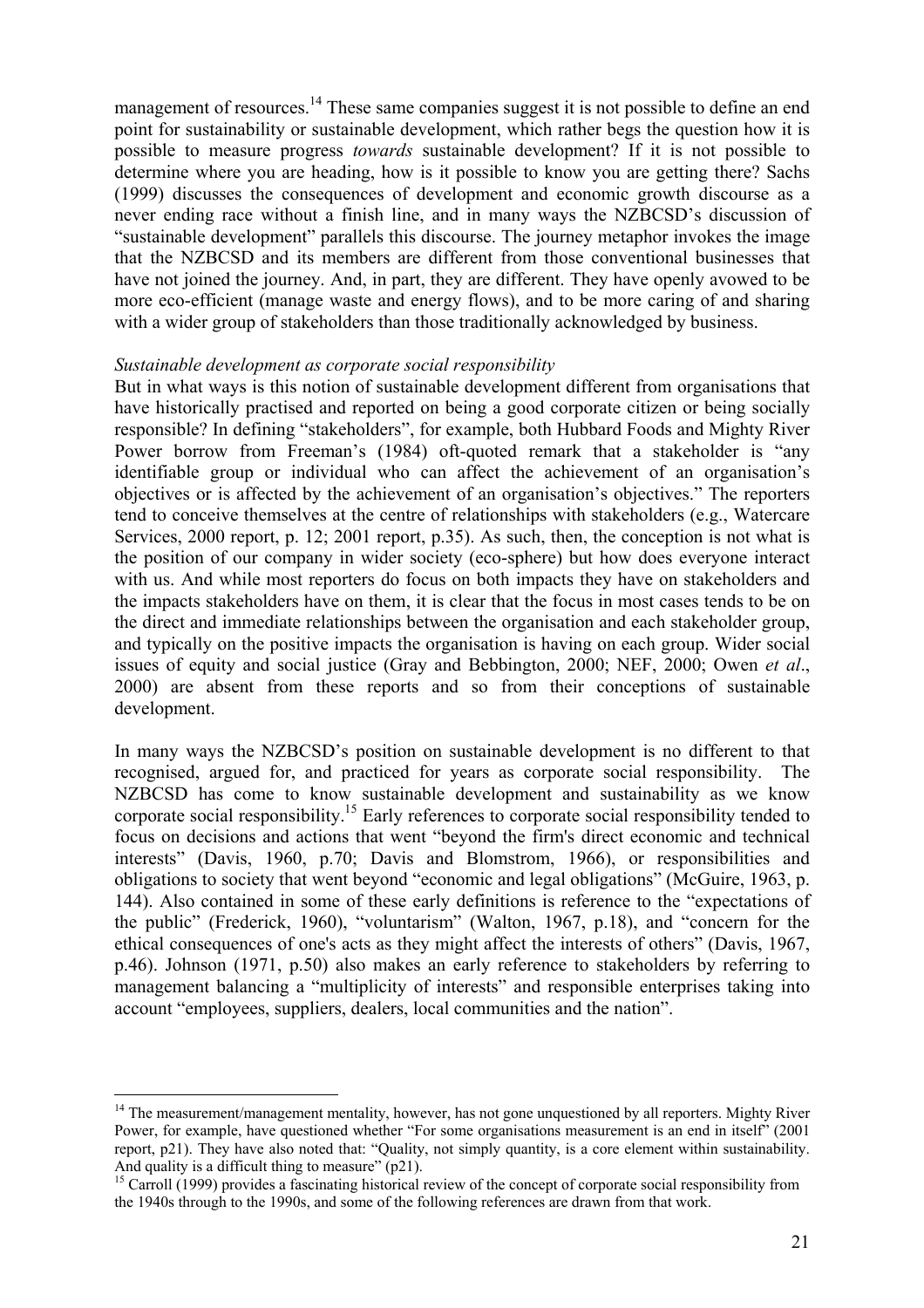Similarly, the notion that business might benefit from such an approach is also well established. Not only have recent reviews of studies focused on economic and social performance shown that to a point social responsibility pays (see Orlitzky *et al*, 2003; Margolis & Walsh, 2003), but the idea that a "business case" exists for corporate social responsibility can be found, for example, in Bowman (1973) and Bowman and Haire's (1975, 1976) early studies of corporate social responsibility. Underpinning that work is clear reference to Cyert and March's (1963) notion of the corporation needing to maintain a viable coalition of all its constituents merely to perpetuate itself, and for corporations or rather their "dominant coalitions"16 to reduce or avoid uncertainty by obtaining a negotiated environment. It is upon this basis that Bowman and Haire (1975, p. 54) see corporate social responsibility as "a diagnostic sign of an appropriate posture in dealing with a multivectored, changing environment." Bowman and Haire suggest social responsibility behaviour is a signal of "good, sensitive, informed, balanced, modern, negotiating, coping management."

That corporate social responsibility is a "good thing", that it might actually improve the financial bottom line, and that the NZBCSD and its members have chosen to endorse it, is not at issue here. It is a position that distinguishes the NZBCSD from the more conventional perspective of the purpose of business is to maximise returns to shareholders by pursuing the "business of business is business" route. No, what is at issue is that such a position should be presented as being synonymous with sustainability and sustainable development. As Hawken (2002) notes, "…as corporations and governments turn their attention to sustainability, it is crucial that the meaning of sustainability not get lost in the trappings of corporate speak…I am concerned that good housekeeping practices such as recycled hamburger shells will be confused with creating a just and sustainable world."

#### *Playing with the Magic Lantern? And to what effect?*

 $\overline{a}$ 

Confusing social responsibility with sustainability inform the criticisms of reformism and calls for definitions of sustainability and sustainable development that recognise there are natural limits to the scale of economic and human development (e.g., Norton, 1989; Daly, 1973, 1992), that organisations are not only systems of production, but also systems of destruction (Shrivastava, 1994), that sustainability is essentially a systems level concept and not an organisational one (e.g., Dyllick & Hockerts, 2002; Gray & Milne, 2002; 2004, PCE, 2002), and that most of the way business is currently organised is along inherently unsustainable lines (e.g., reliant on fossil fuels, etc.) and needs drastically redesigning along ecological lines (McDonough & Braungart, 1998). These issues, not surprisingly, remain almost entirely absent from the NZBCSD's and their members' discourse. In making sense of sustainability, businesses have limited their discourse to issues about themselves. Their conceptions are entity focused and reinforce notions that businesses must remain goingconcerns (Milne, 1996; Gray & Milne 2002). That growing the business, making increased profits, and securing the financial viability of the business might come at the expense of the environment or social equity is something to be avoided in the texts we have examined. Tensions and contradictions between economy, environment and society are often glossed over. So Urgent Couriers (2001 report, pp. 5-6), for example, can report they are able "to lead the way in minimising vehicle impact on the natural environment by reducing emissions and using alternative fuels", while maintaining "a profit margin that will allow the business to expand and effectively participate in a highly competitive market place." Similarly, "Sanford is committed to continually improving its environmental performance, operating in

<sup>16</sup> Borrowing from Galbraith (1967), Bowman (1973, p. 31) refers to this group as the *technostructure*  managers, engineers, economists, lawyers, accountants, personnel specialists etc who run and control large organisations, and who are concerned more with the growth, relative stability and image of the corporation than "profit maximisation", though it may treat "sufficient" profits as a constraint which it must meet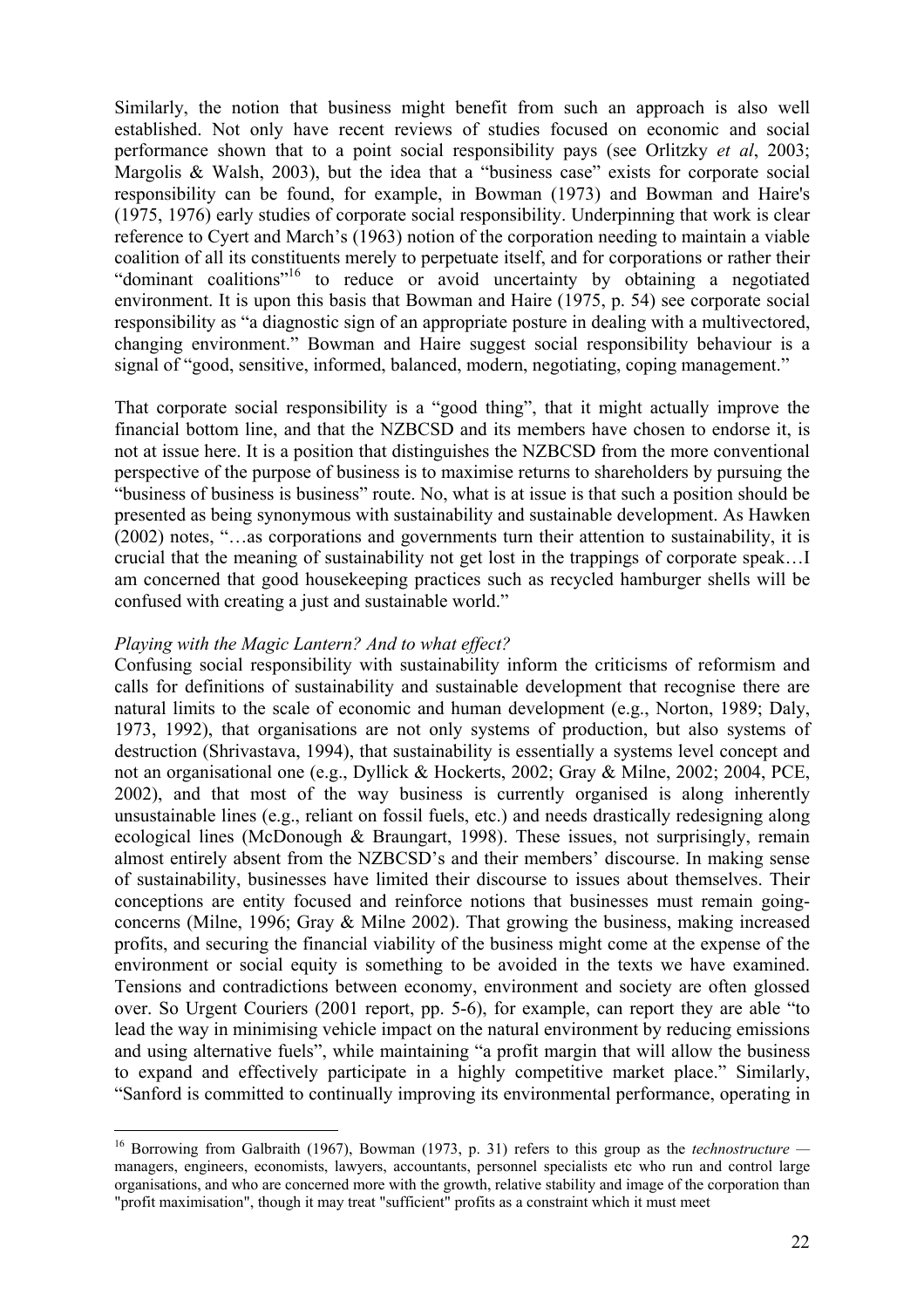a socially responsible manner and maximising economic growth while ensuring financial stability, for the benefit of all stakeholders" (2000/2001 report, p. 26).

Indeed, for many, making profits and securing the long-term viability of the business is seen as absolutely essential to achieving these other goals. Companies must remain financially sound and foster the means of their own growth and renewal, and the idea that such businesses might be unsustainable and might better contribute to a sustainable future by ceasing their activities is not acknowledged. Unsustainable businesses, then, either seem not to exist, or, with the right attention to stakeholders' concerns, a sense of balancing them, and with expert measurement and management, they can be turned into ones that successfully contribute to sustainable development.

To what extent the NZBCSD and its members have deliberately paraded corporate social responsibility as sustainability in a sophisticated public relations attempt to suit their own ends, and to what extent this is the only way they have been able to make sense of sustainability in pragmatic terms is difficult to discern from the texts. While pragmatism has been a key plank of the NZBCSD, from early on its stated intent has been to allow "companies to contribute their experiences and thinking to the policy debate on sustainable development… exert greater influence on the framework conditions under which they operate by being represented by a credible advocate [and be] …able to anticipate the emerging environmental and social trends, which might impact their business (Spiller, in *Boardroom*, February 2001, p. 2). Whether through deliberate manipulation of the magic lantern or through pragmatic and limited thinking, the concern is that NZBCSD may come to be seen by many as a *dominant* voice in NZ on *sustainability and sustainable development*  rather than as a voice promoting corporate social responsibility. And this is perhaps made more likely by the fact that the NZCBSD is largely seen in contrast to that of the more conventional economic wealth maximising position of the Business Round Table, and less in contrast to views expressing notions of strong sustainability. As an influential voice, the NZBCSD is able to promote its brand of sustainability to particularly powerful decision makers. Evidence of this influence can be seen in congratulatory statements from the Prime Minister, the Minister for Energy, the Chairman of the Association of NGOs of Aotearoa, and Christchurch Mayor (NZBCSD Annual Review, 2002), and in that both the Executive Director and Chairman were part of the official NZ delegation to the World Summit on Sustainable Development in 2002. National press reports suggest that "…the council has extremely close links with Government." (*NZ Herald*, 24 September, 2002), "The council has brainstormed with key Cabinet Ministers…" (*NZ Herald*, 24 September, 2002), and "…the council is increasingly staking its claim as a force to be reckoned with…a newer voice which is increasingly being heard" (O'Sullivan, *NZ Herald*, 30 September, 2002).

## **CONCLUSIONS**

This study has closely examined the texts of New Zealand's Business Council for Sustainable Development, and those of a sample of annual reports from its members, and in the process provides an analysis of how some New Zealand businesses are responding to the sustainability agenda. In particular, it illustrates how companies, and their organised advocate – the NZBCSD, "talk" about sustainability and sustainable development. Moreover, since this group both sees itself as, and projects the image of, "leading the way" on sustainable development, many are likely to come to see it as an influential voice. Through its systematic organisation and promotion, the NZBCSD's position in New Zealand may become increasingly difficult to challenge because, to quote New Zealand's Prime Minister, Helen Clarke, "…with sustainability issues, any steps forward are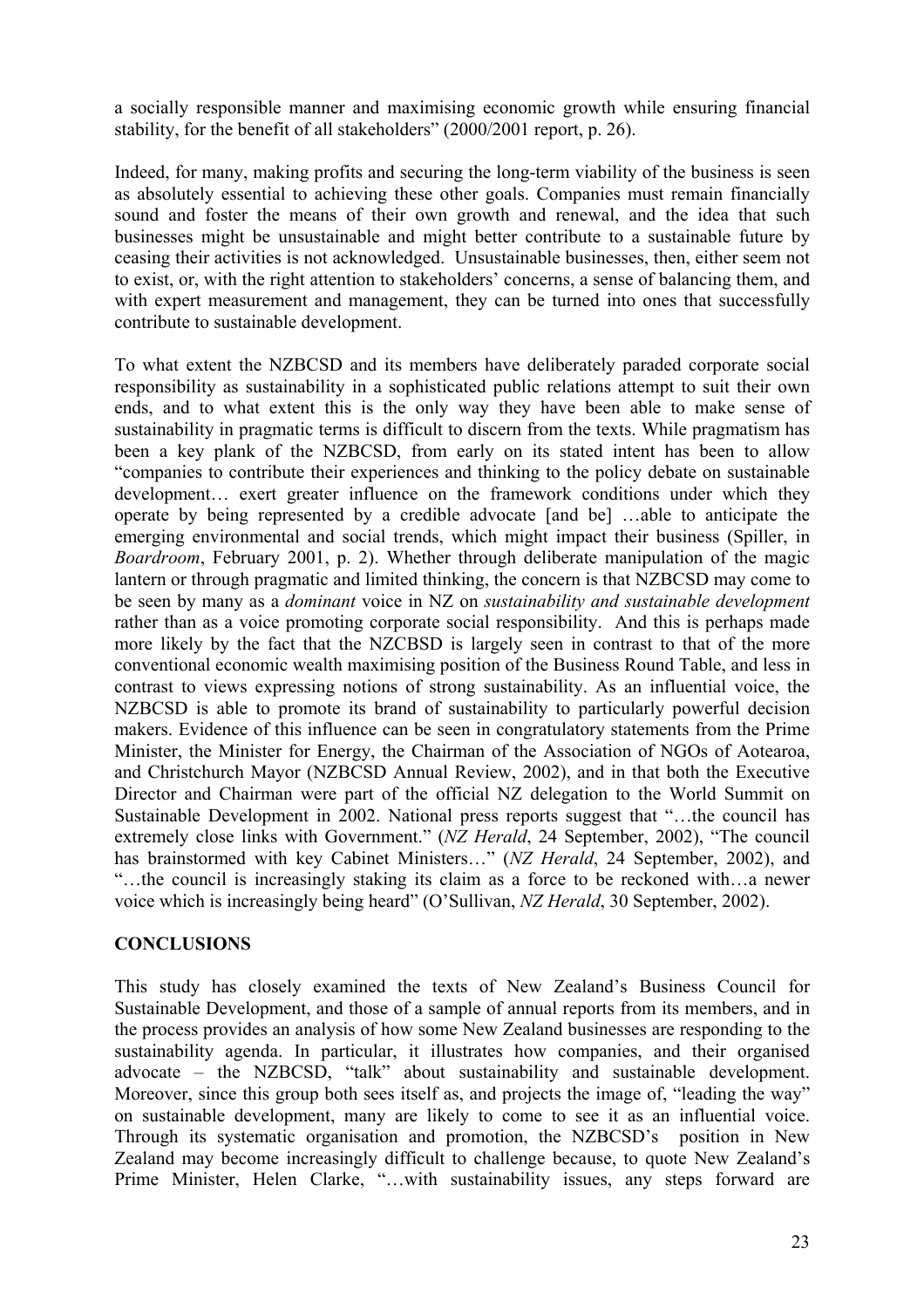worthwhile." Unless one avidly follows a Friedmanite ideology like the Business Round Table, it is difficult to challenge organisations that advocate and practice corporate social responsibility, even when they do it mistakenly or otherwise in the name of sustainable development. The issue is not the practice, it is the rhetoric that is used to promote it, and with it the concern that this is how New Zealanders will come to know sustainability. As the NZBCSD's pragmatism gains ascendency, with it comes a discourse and ideology that paradoxically seems likely to compel us "to adopt a narrow economic language, standard of judgement, and world view in approaching and utilising the earth" (Worster, 1995, p. 418). Indeed, to hear some members of the NZBCSD, the council has already got the answers to the how and why of sustainable development, and we see them as little different from corporate social responsibility, and as presenting little more than an illusion of change. For the NZBCSD and its members, sustainability and sustainable development means ecoefficiency and stakeholder engagement, but as McDonough & Braungart (1998) have noted, if that is all that sustainability means, then there is a distinct danger that industrial capitalism will continue to finish off everything quietly, persistently, and completely.

While limited to a study of eight New Zealand organisations and their representative council, we believe the analysis provided in this paper offers insights beyond developments in New Zealand. Increasingly, one can see developments around the Western world that indicate a portion of the business sector is gearing up with increasingly sophisticated mechanisms, associations and institutions to respond to issues of sustainability and sustainable development. The NZBCSD is but one of a number of satellite business councils on sustainable development with ties to the World Business Council for Sustainable Development – a group that has put out numerous reports on "sustainable development". There has been the emergence of the Global Reporting Initiative, with its on-going process of developing "sustainability reporting" guidelines. Similarly, there has been the transformation of reporting award schemes – notably the ACCA reporting awards, to now recognise "sustainability reporting". Likewise, SustainAbility has amended its report benchmarking methodology and criteria to recognise "sustainability reports". One wonders to what extent these changes represent real underlying changes in business practices, both behavioural and reporting, to what extent they represent practices that are different from those historically called corporate social responsibility, and/or to what extent they are simply representative of, or, indeed, a complicit part of, a changing corporate rhetoric. We suggest a careful examination of these developments is likely to reveal similar findings to those of our own, and that McDonough and Braungart's warnings are for the benefit of all Western societies, and not just New Zealand's.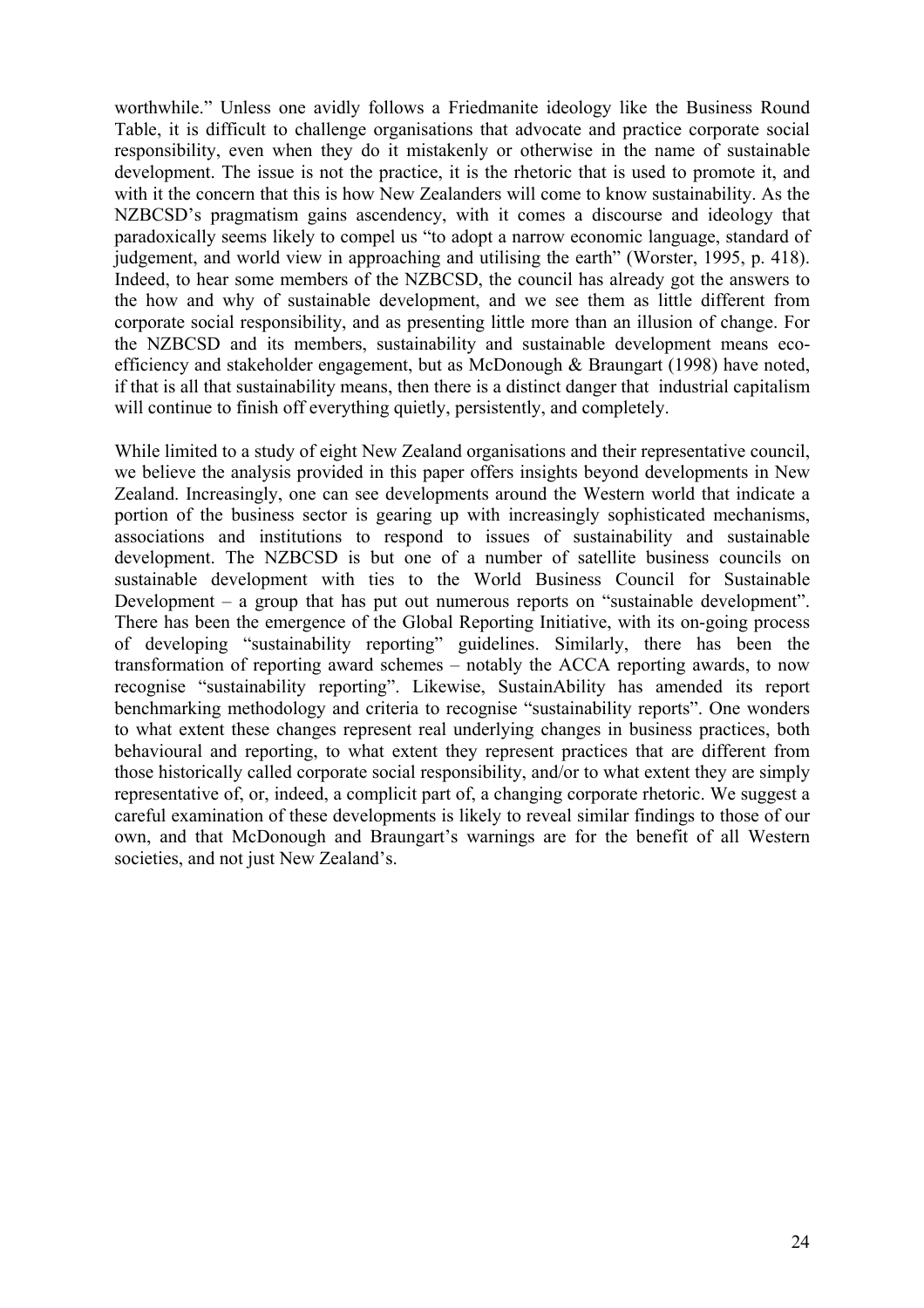# **PRIMARY SOURCE DOCUMENTS**

James, C., 2002, Triple bottom line to the fore, NZ Herald, 29 October, 2002.

- Kerr, R., 2002, Making Sense of Sustainable Development, Speech to Hutt Valley Chamber of Commerce and Industry AGM, 25 November 2002, Hutt Valley, NZ.
- Kerr, R., 2003, Wealth Creation Environment's Best Friend, NZ Herald, 4 April, 2003.
- NZBCSD, Corporate Reporting on Sustainable Development, December 1999
- NZBCSD, Providing Business Leadership as a Catalyst for Change Towards Sustainable Development, Presentation to the Leadership Forum, 9-10 February, 2000, Hosted by the NZBCSD.
- NZBCSD, Is New Zealand on a Sustainable Track? Presentation to the Leadership Forum, 9- 10 February, 2000, Hosted by the NZBCSD.
- NZBCSD, Leadership Forum Interviews (Themes) Taken from the Leadership Forum, 9-10 February, 2000, Hosted by the NZBCSD.
- NZBCSD, NZBCSD Sustainable Development Reporting:Case Studies, June 2001.
- NZBCSD, The NZBCSD Sustainable Development Reporting Guide for New Zealand business, June 2001.
- NZBCSD, Business Guide to Sustainable Development Reporting: Making a Difference for a Sustainable New Zealand, October 2002.
- NZBCSD, Business Plan for 1 April 2002 30 June 2003.
- NZBCSD, Industry Guide to Zero Waste: Towards Zero Waste and a Sustainable New Zealand, August 2002, New Zealand Business Council for Sustainable Development.
- NZBCSD, Business Opportunities and Global Climate Change, (undated), New Zealand Business Council for Sustainable Development.
- NZBCSD, The Value of NZ's Clean Green Image, Presentation to ARES Conference, 6 July 2002. www.nzbcsd.org.nz
- NZBCSD, Business and Sustainable Development, Presentation to Environmental Manager's Forum, 15 July 2002, www.nzbcsd.org.nz
- NZBCSD, Sustainability and the Bottom Line, Presentation to the Resource Management Law Association, Auckland, 27 June, 2002, www.nzbcsd.org.nz
- NZBCSD/ECCA Business Leaders Forum Walking the Talk (WBCSD Book Launch), 26 September 2002, Various speakers' notes. (www.nzbcsd.org.nz)
- NZBCSD, Annual Review 2002, New Zealand Business Council for Sustainable Development.
- NZBCSD, Sustain—Fortnightly Newsletter of the New Zealand Business Council for Sustainable Development (and previous versions) April 2002 to March 2003.
- New Zealand Businesses for Social Responsibility, Today—Bi-monthly update for members, September 2002.
- New Zealand Herald, Going Green: How New Zealand Business is Tackling Sustainable Development, New Zealand Herald Special Report, October 24, 2002.
- New Zealand Sustainable Business Conference 2002, Walking the Talk: Growing Sustainable Business, www.sustainable.org.nz.
- O'Sullivan, F., 2002, Bottom Line Talk Sustains Business Leaders' Interest, NZ Herald, 30 September, 2002.
- O'Sullivan, F., 2003, Mighty Power Crunch Comes, NZ Herald, 31 March.
- Tindall, S., 2001, A Leading Catalyst for Change, NZ Herald, 11 December, 2001.
- Spiller, R., 2001, Business Leadership for Sustainable Development, Boardroom, February, 2001. pp.1-2.
- Spiller, R., 2002, Achieving Peak Performance: Business Ethics & Sustainable Development, Presentation available from New Zealand Centre for Business Ethics and Sustainable Development, www.nzcbesd.org.nz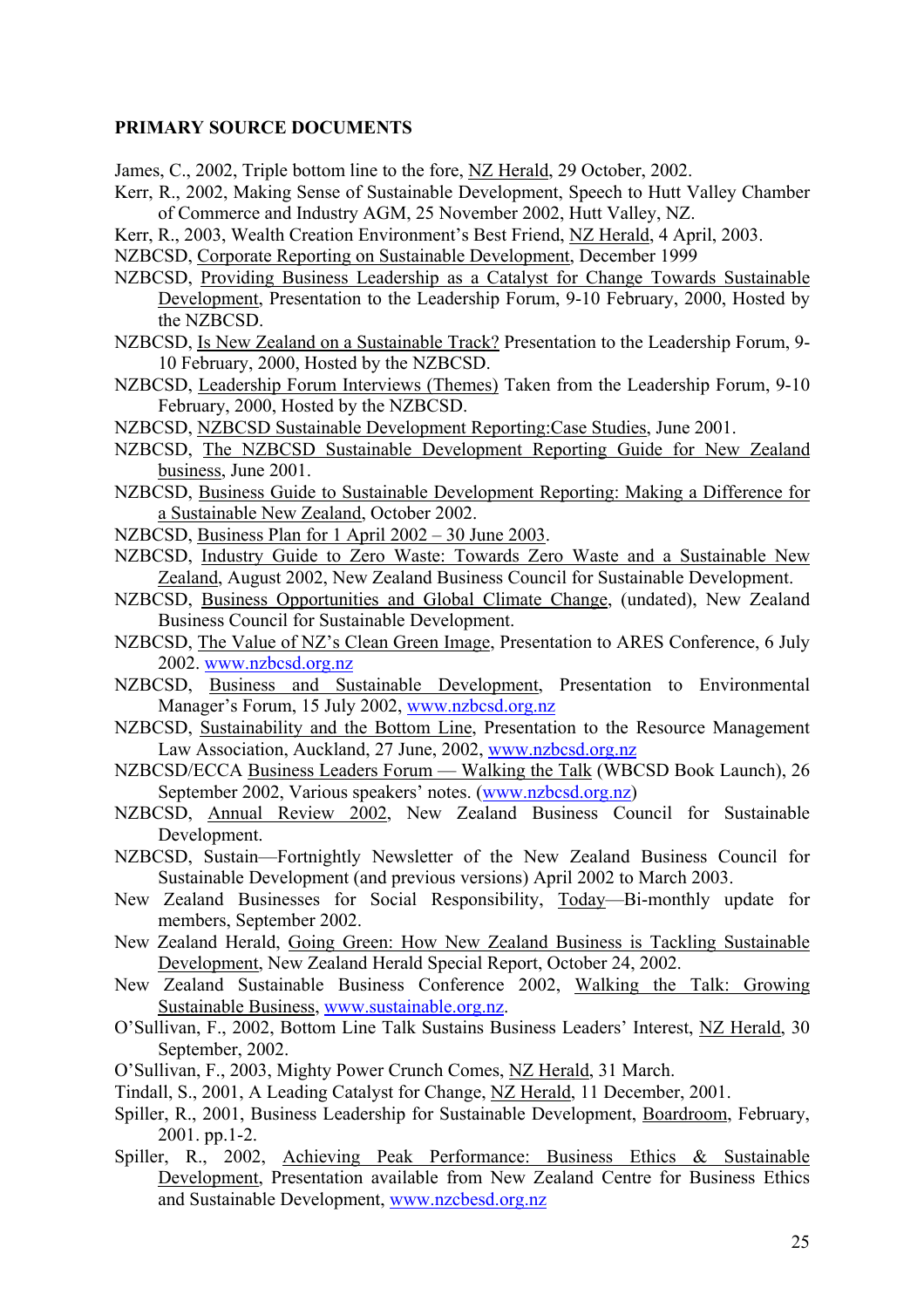#### **REPORT WEBSITES**

Hubbards Foods 2001 Triple Bottom Line Report www.hubbards.co.nz/ Landcare Research 2001 Annual Report www.landcareresearch.co.nz/<br>
Merdian Energy 2001 Sustainability Report www.meridianenergy.co.nz/ Merdian Energy 2001 Sustainability Report Mighty River Power 2001 Sustainability Report www.mightyriverpower.co.nz/ Sanford Limited 2001 Triple Bottom Line Report www.sanford.co.nz/ Urgent Couriers 2001 Sustainable Development Report www.urgent.co.nz/ Watercare Services 2001 Sustainable Development Report www.watercare.co.nz/ The Warehourse 2001 Triple Bottom Line Report www.thewarehouse.co.nz/

#### **REFERENCES**

- Alvesson, M. & Karreman, D. (2000), Taking the linguistic turn in organizational research: Challenges, responses, consequences. Journal of Applied Behavioural Science, 36(2), 136-158.
- Ayres, R., (1996), Limits to the Growth paradigm, Ecological Economics, 19: 117-134.
- Ball, A., Owen, D., & Gray, R.H., (2000), External Transparency or Internal Capture? The Role of Third-Party Statements in Adding Value to Corporate Environmental Reports, Business Strategy and the Environment, 9: 1-23.
- Bansal, P. & Roth, K. (2000), Why Companies Go Green: A Model of Ecological Responsiveness, Academy of Management Journal, 43(4), 717-736.
- Barbier. E.B., (1987), The Concept of Sustainable Economic Development, Environmental Conservation, 14, 101-110.
- Barbier. E.B., (1989), The Contribution of Environmental and Resource Economics to an Economics of Sustainable Development, Development and Change, 20, 429-459.
- Bebbington, J., (2001), Sustainable Development: A Review of the International Development, Business and Accounting Literature, Accounting Forum, 25(2), 128- 157.
- Bebbington, J. & Gray, R. (1993), Accounting, Environment and Sustainability, Business Strategy and the Environment, Summer, 1-11.
- Beder, S., (1997), Global Spin: The Corporate Assault on Environmentalism, Green Books: London.
- Benton, L.M. & Short, J.R., (1999*).* Environmental Discourse and Practice. Oxford: Blackwell.
- Berger, P. & Luckman, T. (1967), The social construction of reality: A treatise in the sociology of knowledge. Penguin: Harmondsworth.
- Bishop. R.C., (1993), Economic Efficiency, Sustainability, and Biodiversity, Ambio, 22, 69- 73.
- Bowman, E.H., (1973), Corporate Social Responsibility and the Investor, Journal of Contemporary Business, Winter, 21-43.
- Bowman E.H. and Haire M. (1975) A Strategic Posture Towards Corporate Social Responsibility, California Management Review, Winter, 48-58.
- Bowman, E.H., & Haire, M., (1976), Social Impact Disclosure and Corporate Annual Reports, Accounting, Organisations and Society, 1(1), 11-21.
- Brown, L.R. & Mitchell, J. (1999). Building a new economy. In Russo, M.V. (Ed.), Environmental management: Readings and cases*.* Houghton Mifflin: Boston.
- Bryant, B., (ed.) (1995) Environmental Justice: Issues, Policies and Solutions, Island Press, Washington DC.
- Buckingham-Hatfield, S., & Evans, B. (eds.) (1996) Environmental Planning and Sustainability, J Wiley & Sons, New York.
- Burke, K., (1966) Language as Symbolic Action, University of California Press: Berkeley.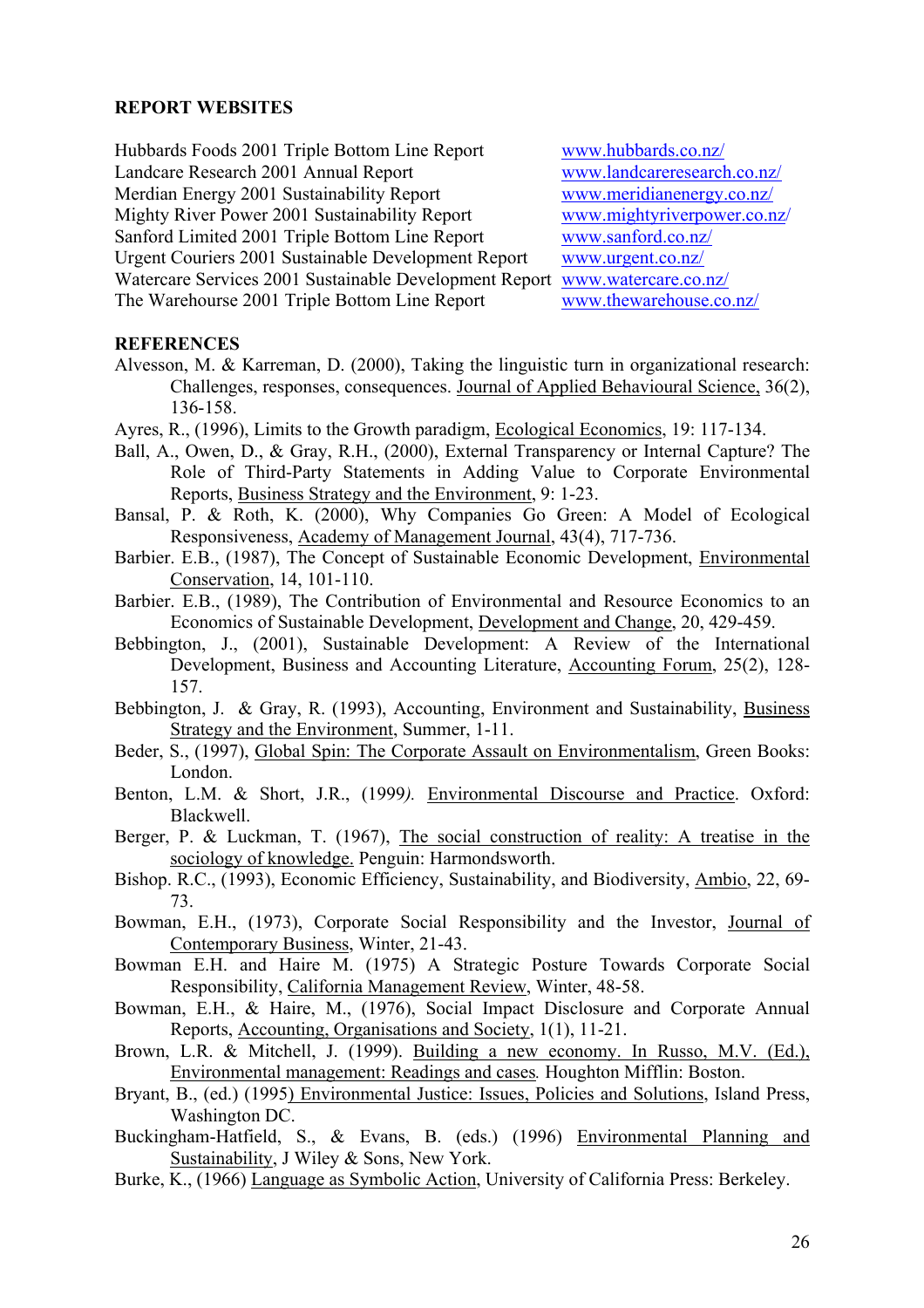- Cairns, J. Jr., (2001) "Sustainability, Exceptionalism, and Exemptionalism", Ecosystem Health, Vol. 7 No. 3, pp. 147-154.
- Canter, L., (1999), Cumulative Effects Assessment. In Petts, J. (ed.) A Handbook of Environmental Impact Assessment, Blackwell Sci., Oxford, pp.405-440.
- Carroll, A., (1999), Corporate Social Responsibility, Business and Society, 38(3), 268-296.
- Cheney, G. (1992). The corporate person (re)presents itself. In E. L. Toth & R. L. Heath (Eds.), Rhetorical and critical approaches to public relations. Hillsdale, NJ: Lawrence Erlbaum, pp.165-184.
- Cocklin. C., S. Parker. & J. Hay, (1992), Notes on Cummulative Environmental Change I: Concepts and Issues, Journal of Environmental Management, 35, 31-49.
- Contant. C.K. & L.L. Wiggins. (1991), Defining and Analysing Cummulative Environmental Impacts, Environmental Impact Assessment Review, 11, 297-309.
- Costanza. R. & Folke. C., (1994), Ecological Economics and Sustainable Development, International Experts Meeting for the Operationalisation of the Economics of Sustainability, July 28-30, Manilla, Phillipines.
- Costanza. R. & J.L. Loomis. (1994), Ecological Economics and Ecosystem Management, Paper for USDA Forest Service National Research Assessment Workshop: Fish and Wildlife Valuation. Estes Park.
- Crane, A., (2000) Corporate Greening as Amoralisation, Organisation Studies, 21(4): 673- 696.
- Daly, H.E. (ed.) (1973) Towards a Steady State Economy, W.H. Freeman & Co: San Francisco.
- Daly, H.E., (1992), Allocation, Distribution and Scale: Towards an Economics that is Efficient, Just and Sustainable, Ecological Economics, 6: 185-194.
- Daly, H. & Cobb, J.B., (1989) For the Common Good, Beacon, Boston.
- Davis, K., (1960), Can Business Afford to Ignore Social Responsibilities? California Management Review, 2, 7-76.
- Davis, K., (1967), Understanding the social responsibility puzzle: What does the businessman owe to society? Business Horizons, 10, 45-50.
- Davis, K., & Blomstrom, R.L., (1966), Business and its environment, New York: McGrawHill.
- Demeritt, D. (2001) Constructive about Nature. In N. Castree & B Braun (eds.) Social Nature: Theory, Practice and Politics (pp. 22-40). Blackwell: Malden Mass.
- Devall, B., (2002), The Unsustainability of Sustainability, CultureChange, #19, www.culturechange.org
- Dixon. J.A. & Fallon. L.A., (1989), The Concept of Sustainability: Origins, Extensions, and Usefulness for Policy, Society and Natural Resources, 2, 73-84.
- Dobson, A., (1998) Justice and the Environment: Conceptions of Environmental Sustainability and Theories of Distributive Justice, OUP, Oxford.
- Dryzek, J.S., (1997). The Politics of the Earth: Environmental Discourses. New York: Oxford University Press.
- Eckersley, R., (1998), Perspectives on progress: Economic growth, quality of life and ecological sustainability. In R. Eckersley (ed.), Measuring Progress: Is Life Getting Better? CSIRO Publishing: Collingwood, Victoria, 3-34.
- Eden, S., (1996) Environmental Issues and Business, Wiley: Chichester.
- Eder, K. (1996). The institutionalisation of environmentalism: Ecological discourse and the second transformation of the public sphere. In S. Lash, B. Szersznski, & B. Wynne (Eds.), Risk, Environment & Modernity: Towards a new ecology. Sage: London, pp203-223.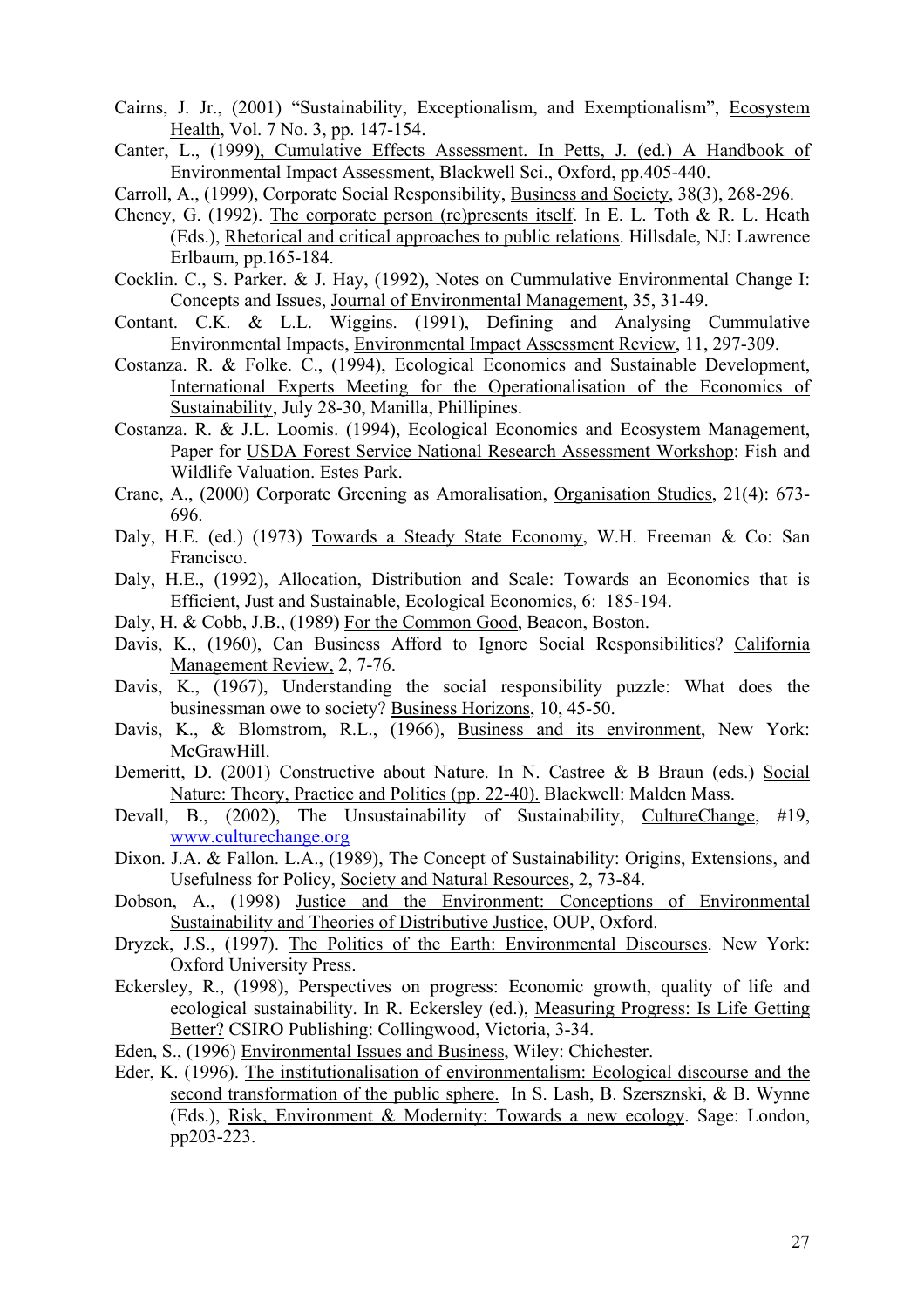- Egri, C. P. & Pinfold, T. (1996). Organizations and the biosphere: Ecologies and environments. In S. R. Clegg, C. Hardy & W. R. Nord (Eds). Handbook of Organization Studies (pp. 459-483). London: Sage*.*
- Elkington J. (1997), Cannibals with Forks: The triple bottom line of 21st Century Business*,* Oxford: Capstone Publishing
- Everett, J. & Neu, D. (2000). Ecological modernization and the limits of environmental accounting? *Accounting Forum*, *24* (1), 5-29.
- Fairclough, N. (1989), Language and power. Longman: Essex.
- Fairclough, N. (1992), Discourse and social change. Polity Press: Cambridge
- Fairclough, N. & Wodak, R. (1997) Critical Discourse Analysis. In T. van Dijk (ed.) Discourse as Social Interaction, Vol.2, Sage: London.
- Fineman, S., (1996) Emotional Subtexts in Corporate Greening, Organisation Studies, 17(3): 479-500.
- Fineman, S., (1997) Constructing the Green Manager, British Journal of Management, 8: 31- 38.
- Fineman, S., (2001) Fashioning the Environment, Organisation, 8(1): 17-31.
- Fineman, S., & Clarke, K., (1996) Green Stakeholders: Industry Interpretations and Response, Journal of Management Studies, 33(6): 715-730.
- Fisher, D.E., (1991) The Resource Management Legislation 1991: A Juridical Analysis of its Objectives, In A. Shields (ed.) Resource Management, Brooker & Friend, Wellington.
- Frederick, W.C., (1960), The Growing Concern over Business Responsibility, California Management Review, 2, 54-61.
- Gladwin, T.N., (1993) Envisioning the Sustainable Corporation. In E.T. Smith (ed.) Managing For Environmental Excellence, Island Press: Washington, DC.
- Gow. L.J., (1991), RMLR in the Context of Other Reforms, Proceedings of Implementing the Resource Management Act Conference, Environmental Policy and Management Research Centre, University of Otago, Dunedin, New Zealand, 13-18.
- Gray, R. (1992), Accounting and Environmentalism: an exploration of the challenge of gently accounting for accountability, transparency and sustainability, Accounting, Organisations & Society, 17 (5), 399-426.
- Gray, R.H. (2001), Thirty Years of Social Accounting, Reporting and Auditing: What (if Anything) Have We Learnt? Business Ethics: A European Review, 10: 9-15.
- Gray, R. & Bebbington, J. (2000), Environmental Accounting, Managerialism and Sustainability, Advances in Environmental Accounting & Management, 1, 1-44.
- Gray, R., & Milne, M.J., (2004), Towards reporting on the triple bottom line: Mirages, methods and myths, In A Henriques and J. Richardson (Eds.), The triple bottom line: Does it all add up? London: Earthscan.
- Hardy, C. & Philips, N. (1999), No Joking Matter: Discursive Struggle in the Canadian Refugee System, Organization Studies, 20(1), 1-24.
- Hall, S. (1997) Representation: Cultural representations and signifying practices. Sage: London
- Hajer, M. A. (1997). The politics of environmental discourse: Ecological modernization and the policy process*.* Clarendon Press: Oxford.
- Harrill, R., (1999) Beyond Sustainability: Bioregionalism and Bioregional Planning, in Noble, A.G., & Costa, F.J., (eds) Preserving the Legacy: Concepts in Support of Sustainability, Lexington Books, New York.
- Hart, S. (1995). A natural-resource-based view of the firm. Academy of Management Review*, 20* (4), 986-1014.
- Horsley. P., (1991), Intrinsic Values, Ethics and the Law, Terra Nova, Apr, 37-38.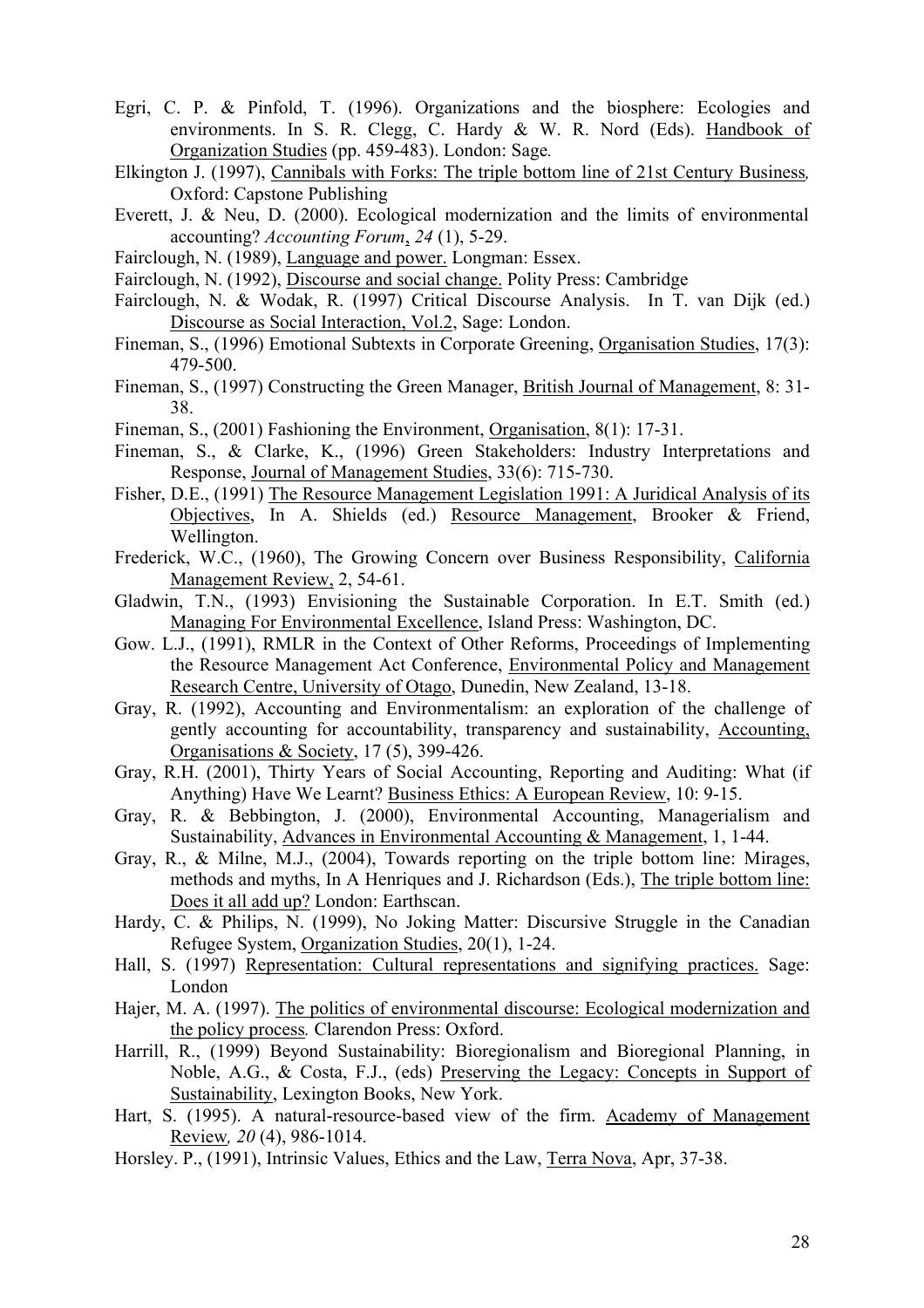- Hukkinen, J., (2003), From Groundless Universalism to Grounded Generalism: Improving Ecological Economic Indicators of Human-Environmental Interaction, Ecological Economics, Vol. 44, pp. 11-27.
- Hutchinson, A. & Hutchinson, F. (1996). Environmental business management: Sustainable development in the new millennium*.* McGraw-Hill: London.
- International Institute for Sustainable Development/Delloite Touche, (1993) Coming Clean: Corporate Environmental Reporting: Opening Up for Sustainable Development,
- Institute of Social and Ethical Accountability (ISEA), www.accountability.org.uk
- James. T.E., S.C. Ballard. & M.D. Devine., (1983), Regional Environmental Asessments for Policy Making and Research and Development Planning, Environmental Impact Assessment Review, 4, 9-24.
- Jamison, A., (2001). The making of green knowledge: Environmental politics and cultural transformation. New York: Cambridge University Press.
- Jannson, A.M., Hammer, M., Folke, C. & Costanza, R., (1994) (eds.) Investing in Natural Capital: The Ecological Economics Approach to Sustainability, Island Press: Washington DC.
- Johnson, H.L., (1971), Business in Contemporary Society: Framework and Issues, Belmont, CA: Wadsworth.
- Johnson, R.H., (1996) Nature, State and Economy, J. Wiley & Sons: London.
- Lewis, M. W., (1992). Green Delusions: An Environmentalist Critique of Radical Environmentalism. Durham, N.C.: Duke University Press.
- Livesey, S. (2001), Eco-identity as Discursive Struggle: Royal Dutch/Shell, Brent Spar, and Nigeria. The Journal of Business Communication, 38(1), 58-91.
- Livesey, S. (2002), The Discourse of the Middle Ground: Citizen Shell Commits to Sustainable Development. Management Communication Quarterly, 15(3), 313-349.
- Livesey, S. & Kearins, K., (2001), (Be)coming Clean: Social and Environmental Accounting as a Micropractice of Sustainable Development, Organisation & Environment, accepted for publication.
- Lomborg, B., (1998) The Skeptical Environmentalist: Measuring the Real State of the World, Cambridge University Press: Cambridge.
- Low, N., & Gleeson, B., (1998) Justice, Society and Nature: An Exploration of Political Ecology, Routledge, London.
- Margolis, J.D., & Walsh, J.P., (2003), Misery Loves Companies: Rethinking Social Initiatives by Business, Administrative Science Quarterly, 48(2), 268-
- Mayhew N. (1997) "Fading to Grey: the use and abuse of corporate executives' `representational power'" in R. Welford (ed) Hijacking Environmentalism: Corporate response to sustainable development (London: Earthscan) (pp63-95)
- McDonough, W. and Braungart, M., (1998), The Next Industrial Revolution, The Atlantic Monthly Digital Edition, www.theatlantic.com/issues/98oct/industry.htm
- McGuire, J.W., (1963), Business and society, New York: McGrawHill.
- Milne, M.J., (1996), On Sustainability, The Environment and Management Accounting, Management Accounting Research, 7(1), 135-161.
- Milne, M.J., Owen, D.L., & Tilt, C.A., (2001), Corporate Environmnetal Reporting: Are New Zealand Companies Being Left Behind? University of Auckland Business Review, 3(2), 24-36.
- Milne, M.J., Tregidga, H.M., and Walton, S., (2003a), The Triple Bottom Line: Benchmarking New Zealand's Early Reporters, University of Auckland Business Review, **5** (2), 36-50.
- Milne, M.J., Kearins, K.N., & Walton, S., (2003b), Business Makes A *Journey* Out of *Sustainability*: Creating Adventures in Wonderland?*,* Paper presented at the Academy of Management Meetings, Seattle, August.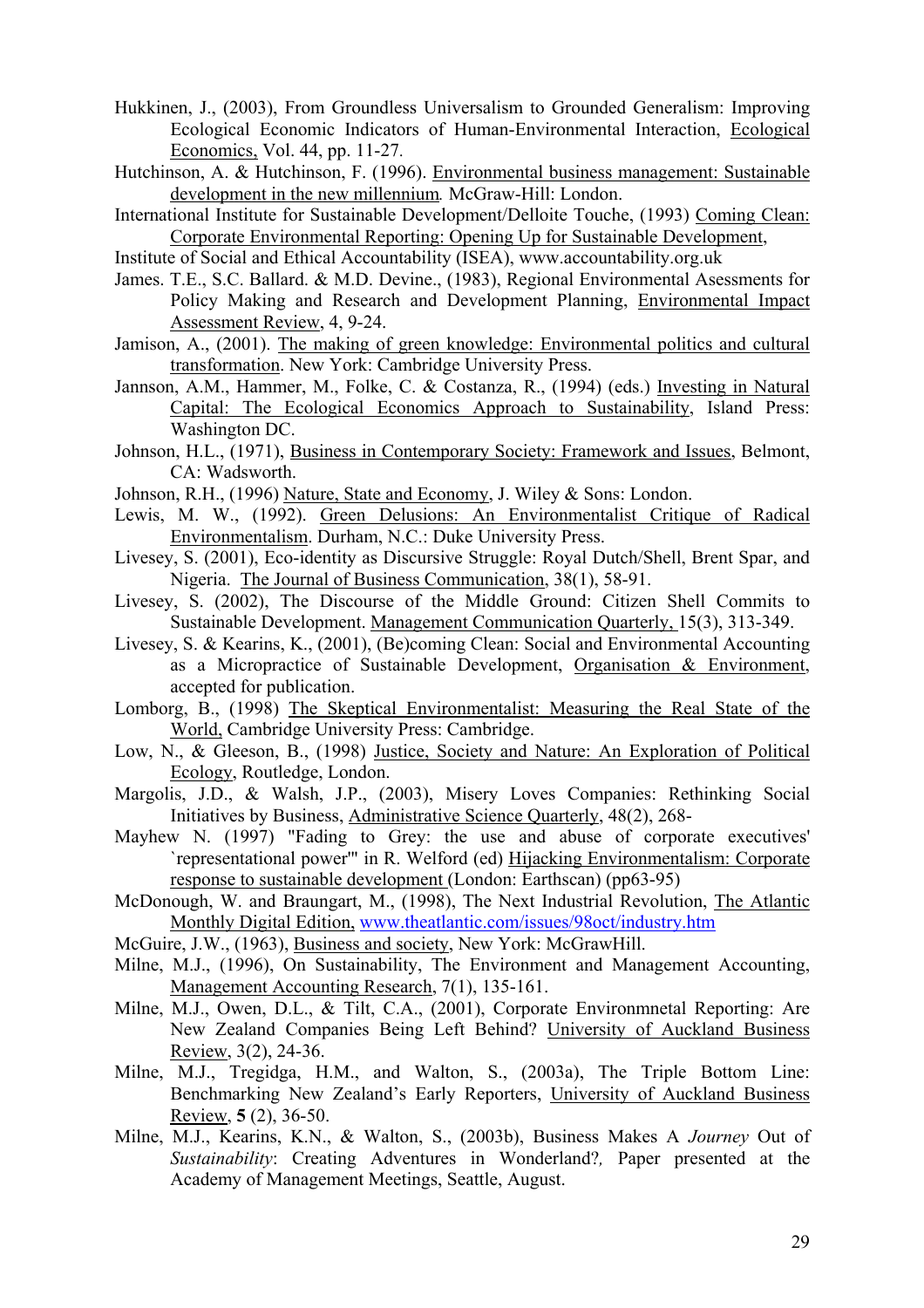- New Zealand Business Council for Sustainable Development (NZBCSD) (2001) website at: www.nzbcsd.org.nz
- Noble, A.G., & Costa, F.J., (1999) (eds) Preserving the Legacy: Concepts in Support of Sustainability, Lexington Books: New York.
- Norgaard, R.B., (1989), Three Dilemas of Environmental Accounting, Ecological Economics, 1 (4), 303-314.
- Norgaard. R.B., (1992), Sustainability as Intergenerational Equity: Economic Theory and Environmental Planning, Environmental Impact Assessment Review, 12, 85-124.
- Norton. B.G., (1989), Intergenerational Equity and Environmental Decisions: A Model Using Rawls' Veil of Ignorance, Ecological Economics, 1, 137-159.
- O'Connor, J. (1997). Is sustainable capitalism possible? In P. McDonagh & A. Prothero. (Eds.), Green management: A reader*.* Dryden: London.
- O'Riordan, T., (1993) The Politics of Sustainability, In Sustainable Environmental Economics and Management: Principles and Practice, (ed.) R. Kerry Turner, Belhaven Press, London.
- O'Riordan, T., & Cameron, J., (eds.) (1994) Interpreting the Precautionary Principle, Earthscan: London.
- Odum. W., (1982), Environmental Degredation and the Tryanny of Small Decisions, Bioscience, 32, 728-729.
- Orlitzky, M., Schmidt, F.L., & Rynes, S.L., (2003), Corporate Social and financial Performance: A Meta-Analysis, Organization Studies, 24(3), 403-
- Owen, D., Gray. R.H., & Bebbington, J. (1997), Cosmetic Irrelevance or Radical Agenda for Change? Asia-Pacific Journal of Accounting, 4(2): 175-198.
- Owen, D., Swift., T., Humphrey, C., & Bowerman, M., (2000), The New Social Audits: Accountability, Managerial Capture or the Agenda of Social Champions? The European Accounting Review, 9(1): 81-98.
- Owen, D., Swift, T., & Hunt, K., (2001), Questioning the Role of Stakeholder Engagement in Social and Ethical Accounting, Auditing and Reporting, Accounting Forum, 25(3): 264-282.
- Parliamentary Commissioner for the Environment's Office (PCE), (2002), Creating Our Future: Sustainable Development for New Zealand, PCE: Wellington.
- Pearce. D.W., (1988), Economics, Equity and Sustainable Development, Futures (UK), 20, 598-605.
- Pearce, D., (1993). *Blueprint 3: Measuring Sustainable Development*. London: Earthscan
- Peron, J., (1995), *Exploding Population Myths*, Heartland Institute: Palatine, IL, USA.
- Philips, N. & Hardy, C. (2002), Discourse Analysis: Investigating Processes of Social Construction. Thousand Oaks: Sage.
- Piper, J.M., (2002), CEA and Sustainable Development: Evidence from UK Case Studies, Environmental Impact Assessment Review, 22: 17-36.
- Porter, M. & van der Linde, C. (1995). Green and competitive: Ending the stalemate. *Harvard Business Review, 73* (5), 120-129.
- Potter, N., (2001), Walking Which Talk? A discourse analysis of the New Zealand business Council for Sustainable Development, Unpublished Thesis, Victoria University of Wellington, NZ.
- Redclift, M., (1987), Sustainable Development: Exploring the Contradictions, Methuen, London.
- Rees. W.E., (1988), A Role for Environmental Assessment in Achieving Sustainable Development, Environmental Impact Assessment Review, 8, 273-291.
- Rorty, R. (Ed.). (1967) The linguistic turn: Recent essays in philosophical method. University of Chicago Press: Chicago.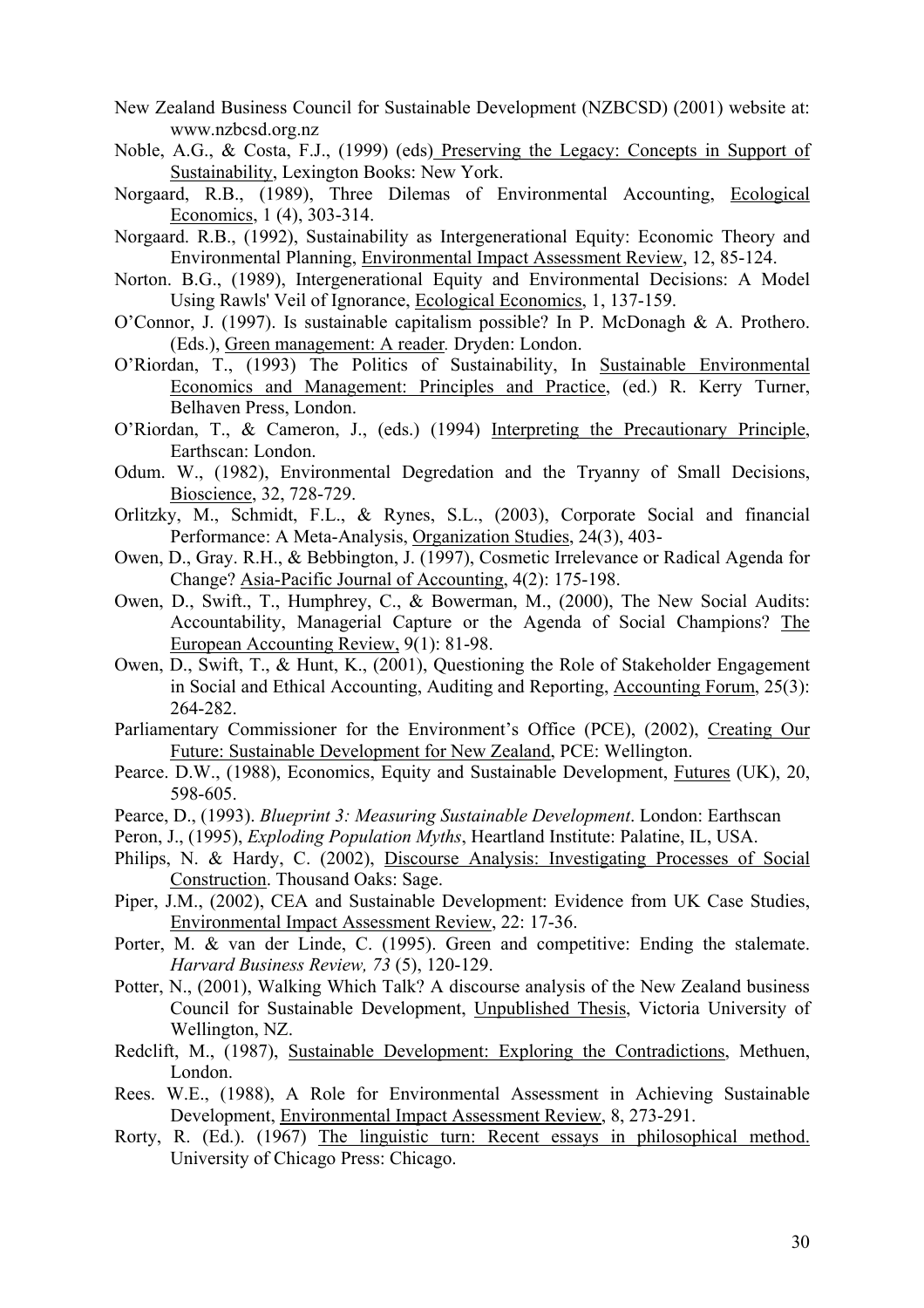- Rossi, M.S., Brown, H.S., & Bass, L.W., (2000), Leaders in sustainable Development: How Agents of Change Define the Agenda, Business Strategy & the Environment, 9: 273- 286.
- Sachs, W. (ed.), (1993), Global Ecology: A New Arena of Political Conflict, London: Zed Books.
- Sachs, W., (1999), Planet dialectics, London: Zed Books.
- Sadler. B., (1988), Natural Capital and Borrowed Time: The Global Context of Sustainable Development, Institute of the North American West, Victoria, B.C. Canada.
- Sagoff. M., (1988), Some Problems with Environmental Economics, Environmental Ethics, 10, 55-74.
- Sale, K., (1980), Human Scale, Coward, Cann & Geoghegen: New York.
- Sale, K., (1985) Dwellers in the Land: The Bio-regional Vision, Sierra Club, San Francisco.
- Schmidhieny, S., (1992), Changing Course: A Global Business Perspective on Development and the Environment, New York: MIT Press.
- Shrivastava, P. (1995). The role of corporations in achieving ecological sustainability. Academy of Management Review 20(4): 936(25).
- Shrivastava, P. (1994). CASTRATED Environment: GREENING and Oragnization Studies. Organization Studies 15(5): 705-726
- Simon, J., (1981) *The Ultimate Resource*, Princeton University Press: Princeton, NJ.
- Sonntag. N.C., Everett. R. R., Rattie. L.P., Colnett. D.L., Wolf. C.P., Truett. J.C., Dorcey. A.H., & C.S. Holling., (1987), Cummulative Effects Assessment: A Context for Further Research and Development, Canadian Environmental Assessment Research Council, Canada.
- Stead, W.E., & Stead, J.G., (2004), Sustainable Strategic Management, M.E. Sharpe: Armonk, New York.
- Steelman, T. A. & L. A. Maguire (1999) Understanding participant perspectives: Qmethodology in National Forest Management. Journal of Policy Analysis and Management 18: 361-388.
- SustainAbility/UNEP (2000). Global Reporters 2000. www.sustainability.org
- Sutton, P., (1999), The Sustainability-Promoting Firm, www.greeninnovations.org.au
- Sutton, P., (2000), Sustainability What Does it Mean? www.greeninnovations.org.au
- Sutton, P., (2001), Sustainability Getting Orientated, www.greeninnovations.org.au
- Toman. M.A., (1992), The Difficulty in Defining Sustainability, Resources, No 106, Resources for the Future, Washington DC.
- Toman. M.A., Pezzey. J. & J. Krautkraemer., (1993), Economic Theory and "Sustainability", Discussion Paper # ENR93-14-REV, Resources for the Future, Washington DC.
- Turner. R.K., (1993), Sustainability: Principles and Practice, in Sustainable Environmental Economics and Management: Principles and Practice, ed. R. Kerry Turner, Belhaven Press, London.
- Van Dijk, T. (1997) Discourse as Structure and Process, Vol 1. London: Sage.
- Wackernagel, M., & Rees, W., (1996) Our Ecological Footprint: Reducing Human Impact on the Earth, New Society Publishers, Canada.
- Walton, C.C., (1967), Corporate Social Responsibilities, Belmont, CA: Wadsworth.
- Welford, R., (1997) (ed.) Hijacking Environmentalism: Corporate Response to Sustainable Development, Earthscan: London.
- Welford, R., (1998), Corporate Environmental Management, Technology and Sustainable Development: Postmodern Perspectives and the Need for a Critical Research Agenda, Business Strategy and The Environment, 7: 1-12.
- World Business Council for Sustainable Development (WBCSD), (2000), Eco-efficiency: Creating More Value with Less Impact, WBCSD, www.wbcsd.org/projects/pr\_ecoefficiency.htm